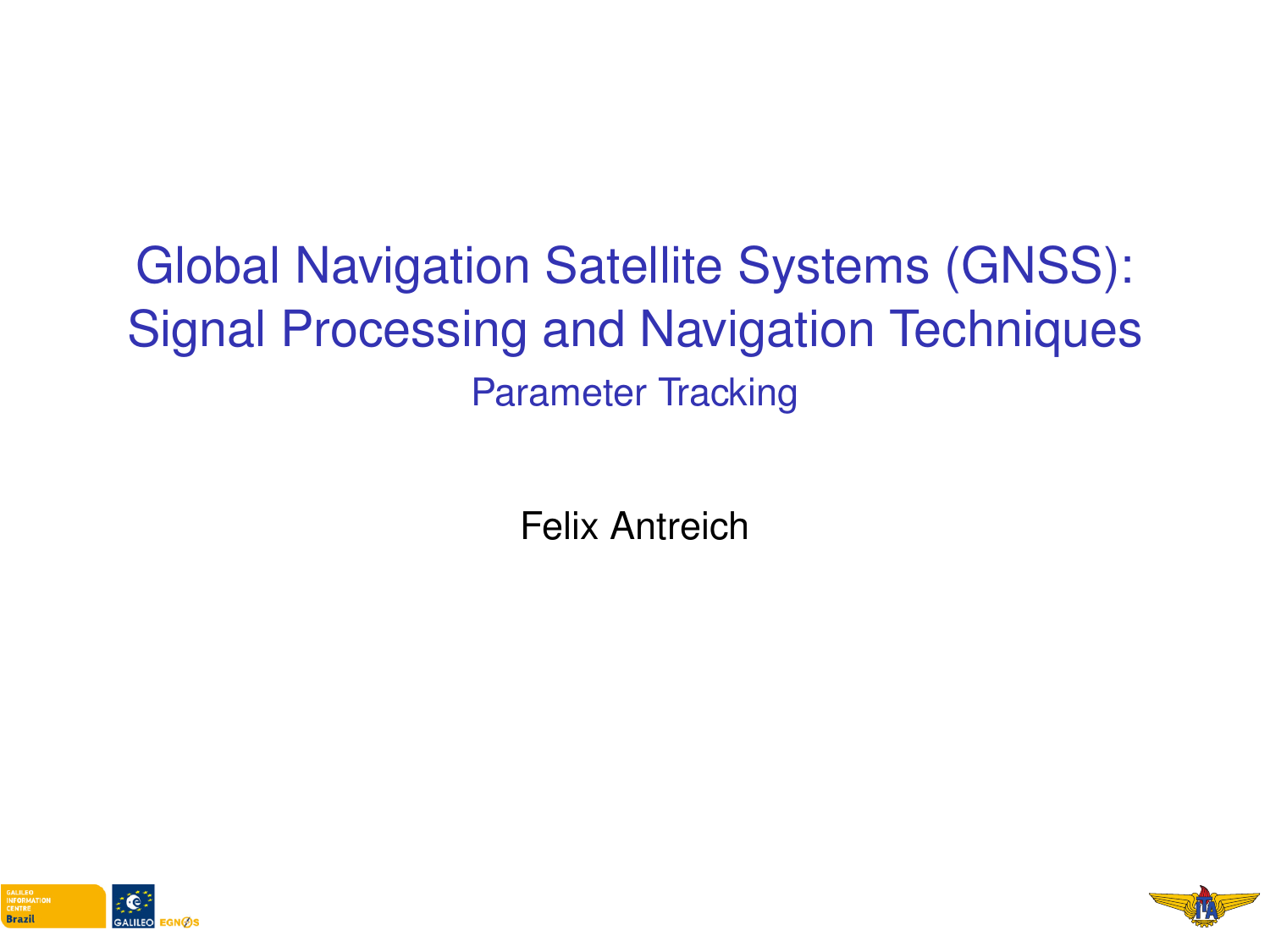## <span id="page-1-0"></span>**Outline**

#### **[Introduction](#page-1-0)**

[Time-Delay and Phase Estimation](#page-5-0)

[Delay Locked Loop \(DLL\)](#page-0-0)

[Phase Locked Loop \(PLL\)](#page-0-0)

[Frequency Locked Loop \(FLL\)](#page-0-0)

[Loop Transfer Functions](#page-0-0)



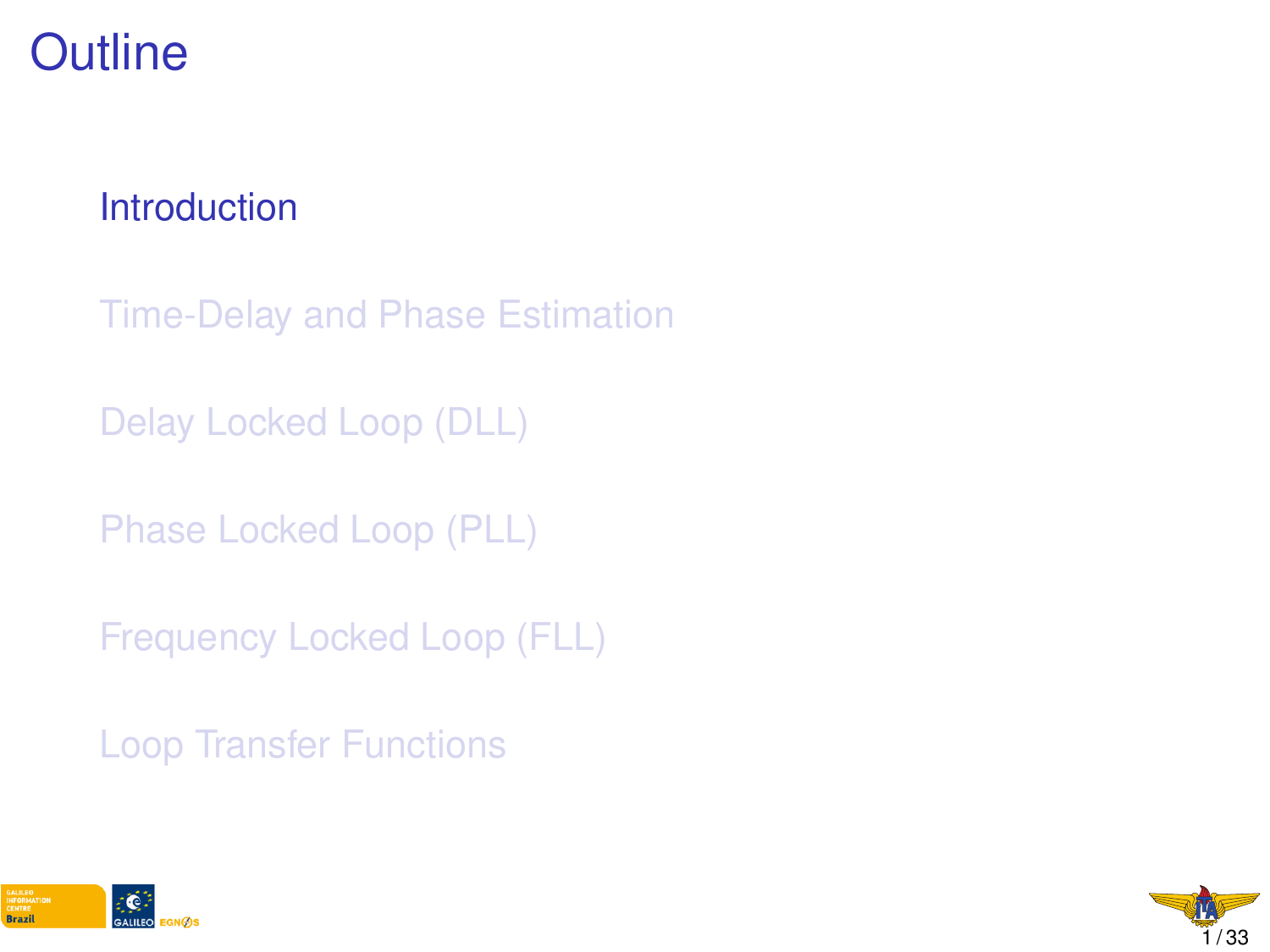GNSS parameter tracking has the objectives:

- 1. Refine the estimates of Doppler, carrier phase, and time-delay for each satellite based on the initial estimates provided by the acquisition
- 2. Track Doppler, carrier phase, and time-delay for each satellite over time



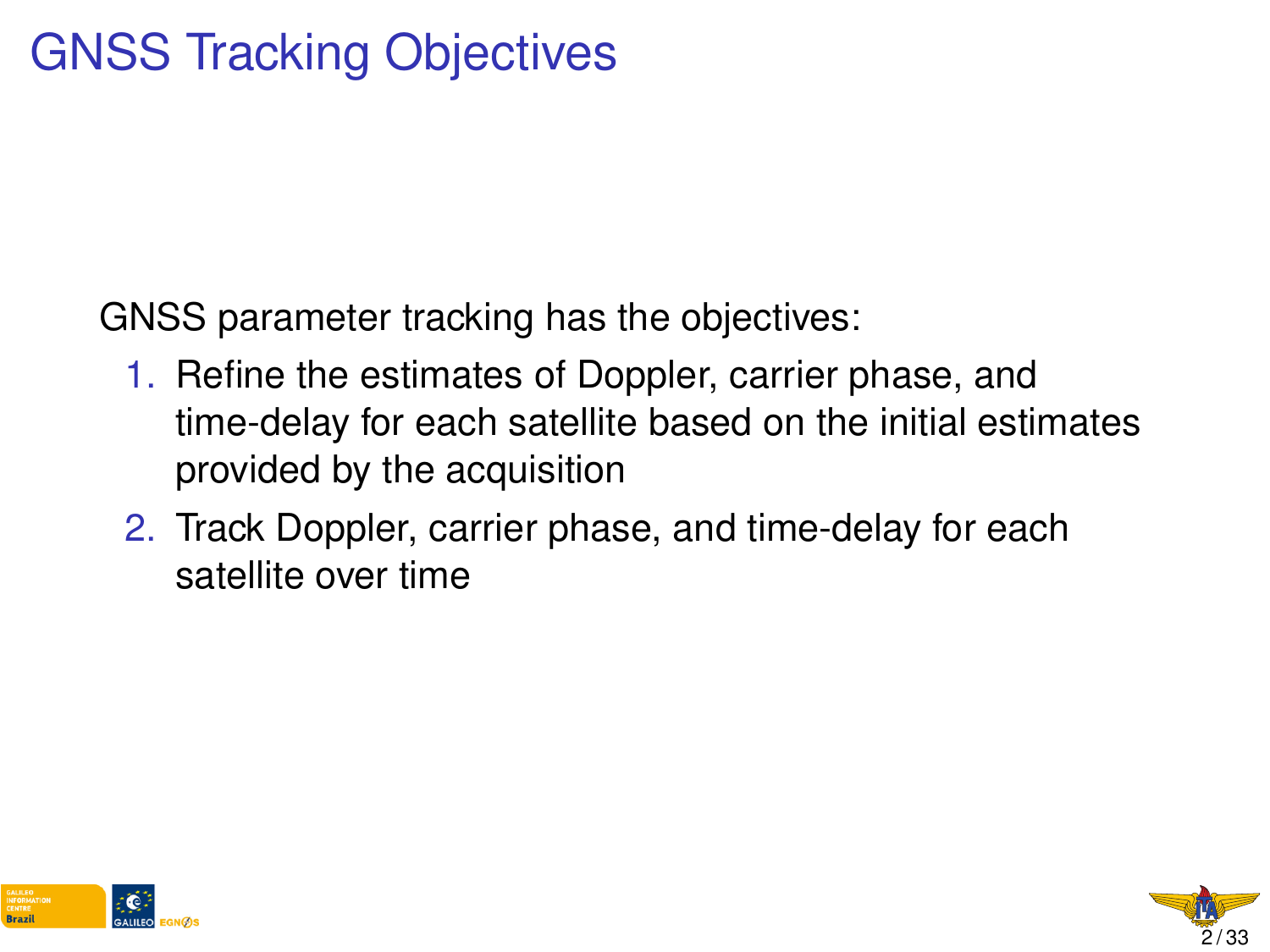## **Outline**

**[Introduction](#page-1-0)** 

[Time-Delay and Phase Estimation](#page-5-0)

[Delay Locked Loop \(DLL\)](#page-0-0)

[Phase Locked Loop \(PLL\)](#page-0-0)

[Frequency Locked Loop \(FLL\)](#page-0-0)

[Loop Transfer Functions](#page-0-0)



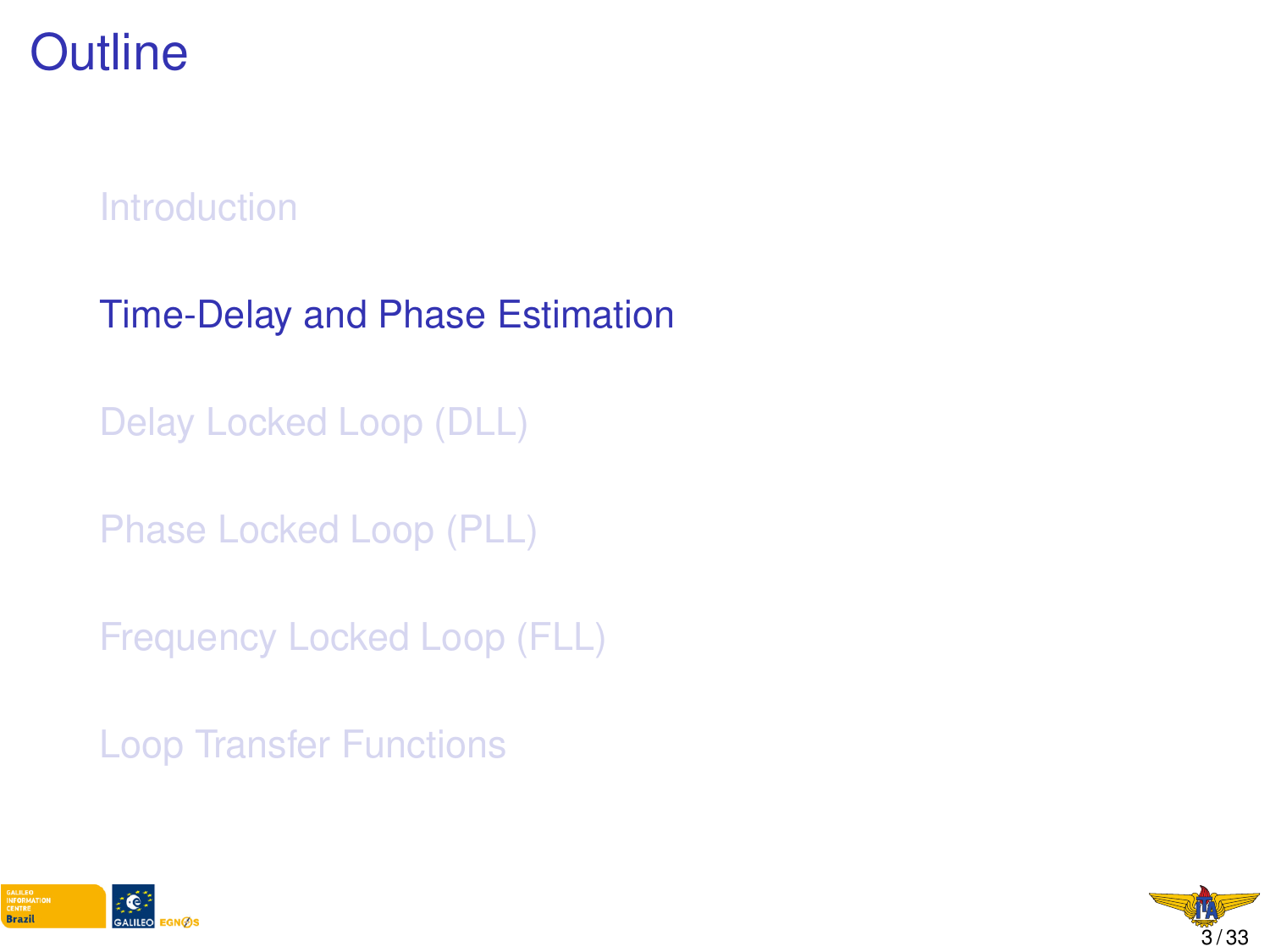# Signal Model

We assume that the Doppler frequency shift was corrected based on the Doppler estimate provided by the acquisition. Thus, the received baseband signal of one satellite can be given as

$$
\mathbf{x}[k] = \sqrt{P}g[k]e^{j\phi}\mathbf{C}(\tau) + \mathbf{n}[k]
$$

where

$$
\mathbf{x}[k] = [x(kN T_s),...,x((kN + n) T_s),...,x((kN + N - 1) T_s)]^T \n\mathbf{n}[k] = [n(kN T_s),...,n((kN + n) T_s),...,n((kN + N - 1) T_s)]^T \n\mathbf{c}(\tau) = [c(\tau),...,c(nT_s - \tau),...,c((N - 1)T_s - \tau)]^T
$$

as well as  $n = 0, 1, ..., N - 1$ ,  $k = 0, 1, ..., K - 1$ ,  $N > N_d$ , and  $N/N_d \in \mathbb{Z}$ , and  $T_s = 1/2B$ . For  $k = 0$  we can write

$$
\mathbf{x} = \sqrt{P}e^{j\phi}g[0]\mathbf{c}(\tau) + \mathbf{n}.
$$



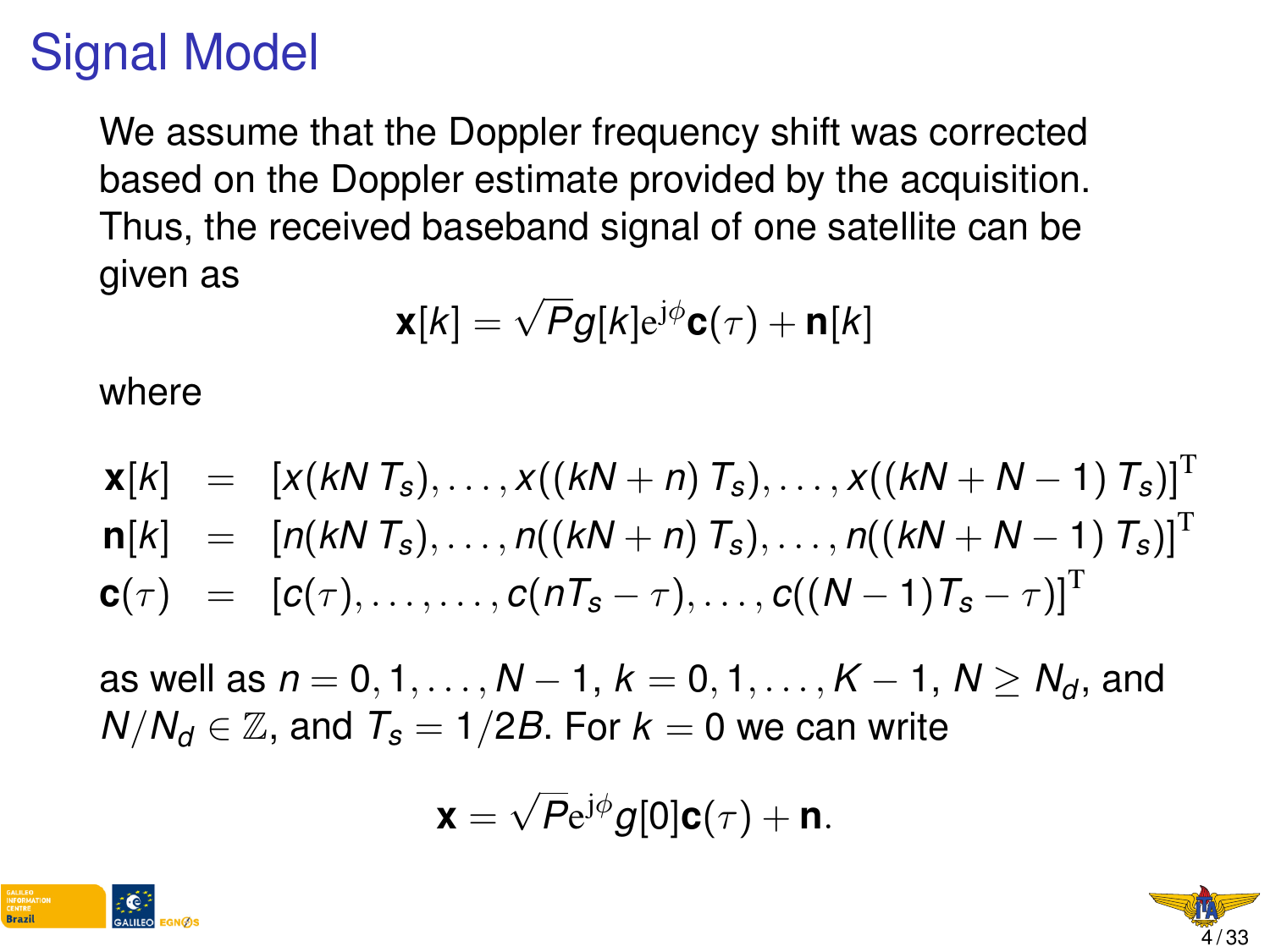## <span id="page-5-0"></span>Maximum Likelihood Estimation (1)

Let us assume a random vector *x* which has a multivariate Gaussian probability density function (pdf) parameterized by the parameters  $\tau$  and  $\phi$ , denoted by

$$
p_{\boldsymbol{x}}(\boldsymbol{x};\tau,\phi) = \frac{1}{(\pi \sigma_n^2)^N} \exp\left[-\frac{\|\boldsymbol{x}-\sqrt{P}g[0]e^{j\phi}\mathbf{C}(\tau)\|_2^2}{\sigma_n^2}\right]
$$

The likelihood function with respect to the parameters  $\tau$  and  $\phi$ is given as

$$
L(\mathbf{x};\tau,\phi)=p_{\mathbf{x}}(\mathbf{x};\tau,\phi).
$$

Now, the Maximum Likelihood Estimator (MLE) can be given as

$$
(\hat{\tau},\hat{\phi})=\arg\max_{\tau,\phi}\left\{ \mathcal{L}(\textbf{x};\tau,\phi)\right\} =\arg\max_{\tau,\phi}\left\{ \log\left(\mathcal{L}(\textbf{x};\tau,\phi)\right)\right\}.
$$





.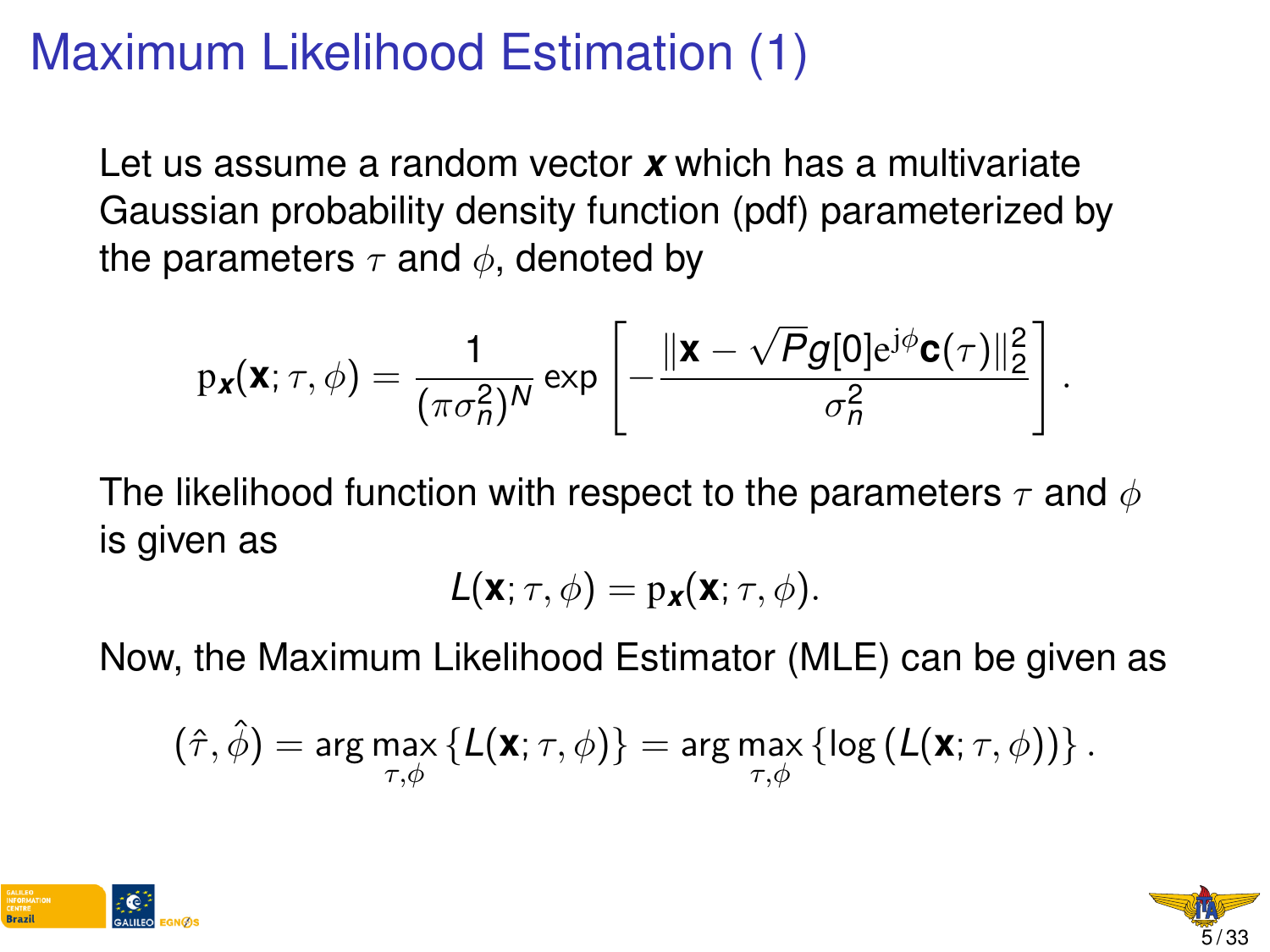# Maximum Likelihood Estimation (2)

When further deriving the estimator we get

$$
(\hat{\tau}, \hat{\phi}) = \arg \max_{\tau, \phi} \left\{ \log(1) - N \log \left( \pi \sigma_n^2 \right) - \frac{1}{\sigma_n^2} ||\mathbf{x} - \sqrt{P}g[0] e^{j\phi} \mathbf{c}(\tau) ||_2^2 \right\}
$$
  
= 
$$
\arg \max_{\tau, \phi} \left\{ \log(1) - N \log \left( \pi \sigma_n^2 \right) - ||\mathbf{x}||_2^2 + 2\sqrt{P}g[0] \text{Re}\{\mathbf{x}^H e^{j\phi} \mathbf{c}(\tau)\} - P ||\mathbf{c}(\tau) ||_2^2 \right\}.
$$

As the first three terms do not depend on  $\tau$  or  $\phi$  and the last term is constant with  $\|\mathbf{c}(\tau)\|_2^2 \approx \textit{N}, \forall_{\tau}$  as well as dropping the  $\frac{1}{2}$  constant with  $\frac{1}{2}$   $\left(\frac{7}{12}\right)$   $\approx$  N<br>constant factor 2 $\sqrt{P}$  we can write

$$
(\hat{\tau},\hat{\phi})=\arg\max_{\tau,\phi}\left\{\text{Re}\{\bm{x}^{\rm H}g[0]\mathrm{e}^{\mathrm{j}\phi}\bm{c}(\tau)\}\right\}.
$$



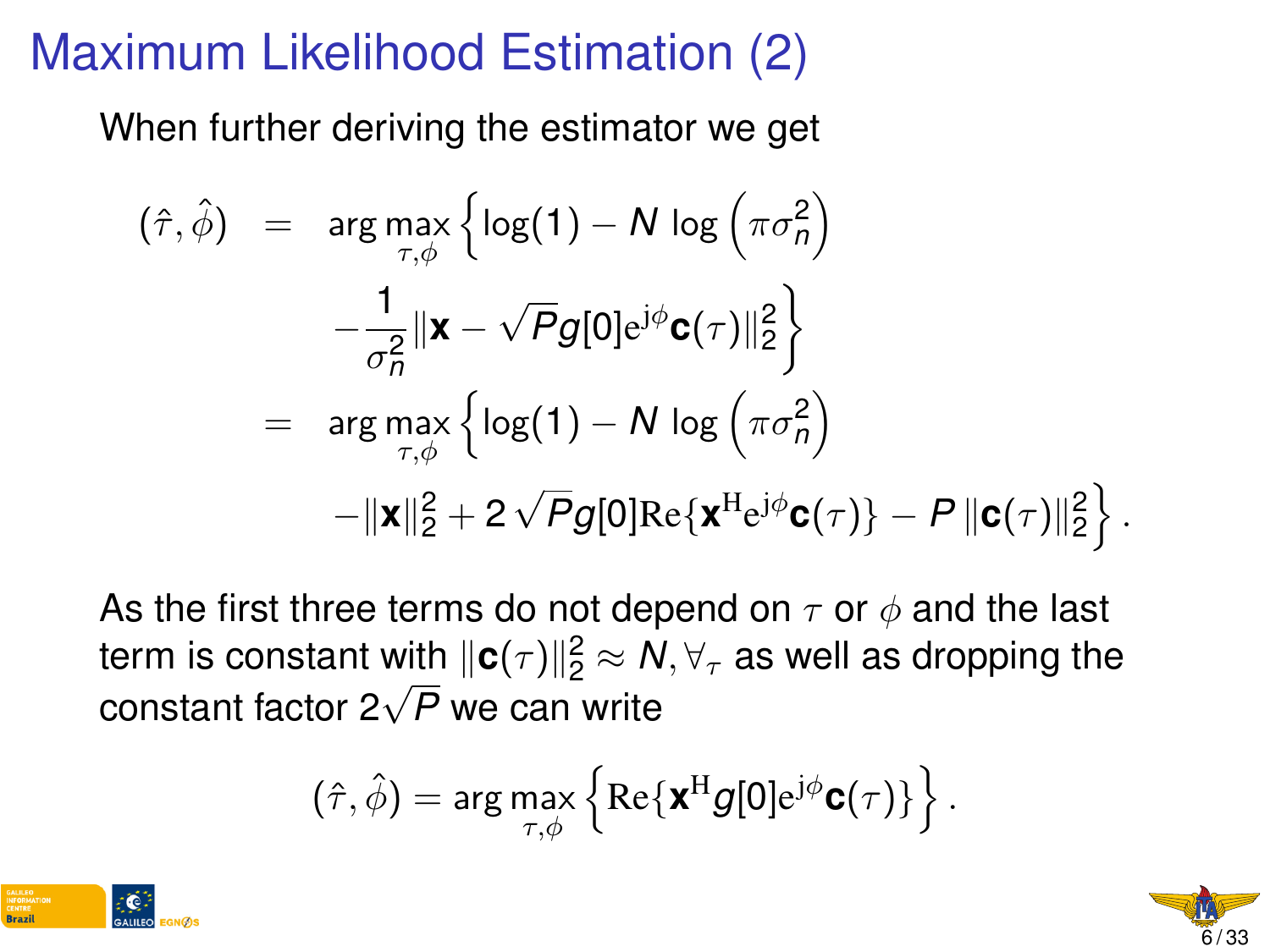## Maximum Likelihood Estimation (3)

The derivative of the above log-likelihood with respect to  $\phi$  is

$$
\frac{\partial}{\partial \phi} \text{Re}\{\mathbf{x}^{\text{H}}g[0]e^{j\phi}\mathbf{c}(\tau)\} = \frac{\partial}{\partial \phi} \text{Re}\{(\cos(\phi) + j\sin(\phi))g[0]\mathbf{x}^{\text{H}}\mathbf{c}(\tau)\}\n= -\sin(\phi)\text{Re}\{g[0]\mathbf{x}^{\text{H}}\mathbf{c}(\tau)\} - \cos(\phi)\text{Im}\{g[0]\mathbf{x}^{\text{H}}\mathbf{c}(\tau)\}.
$$

Equating the above derivative to zero we get

$$
\frac{\sin(\phi)}{\cos(\phi)} = \tan(\phi) = -\frac{\text{Im}\{g[0]\mathbf{x}^{\text{H}}\mathbf{c}(\tau)\}}{\text{Re}\{g[0]\mathbf{x}^{\text{H}}\mathbf{c}(\tau)\}} = -\frac{\text{Im}\{\mathbf{x}^{\text{H}}\mathbf{c}(\tau)\}}{\text{Re}\{\mathbf{x}^{\text{H}}\mathbf{c}(\tau)\}}
$$

and finally

$$
\hat{\phi} = \arctan\left(-\frac{\operatorname{Im}\{\mathbf{x}^{\mathrm{H}}\mathbf{c}(\tau)\}}{\operatorname{Re}\{\mathbf{x}^{\mathrm{H}}\mathbf{c}(\tau)\}}\right).
$$



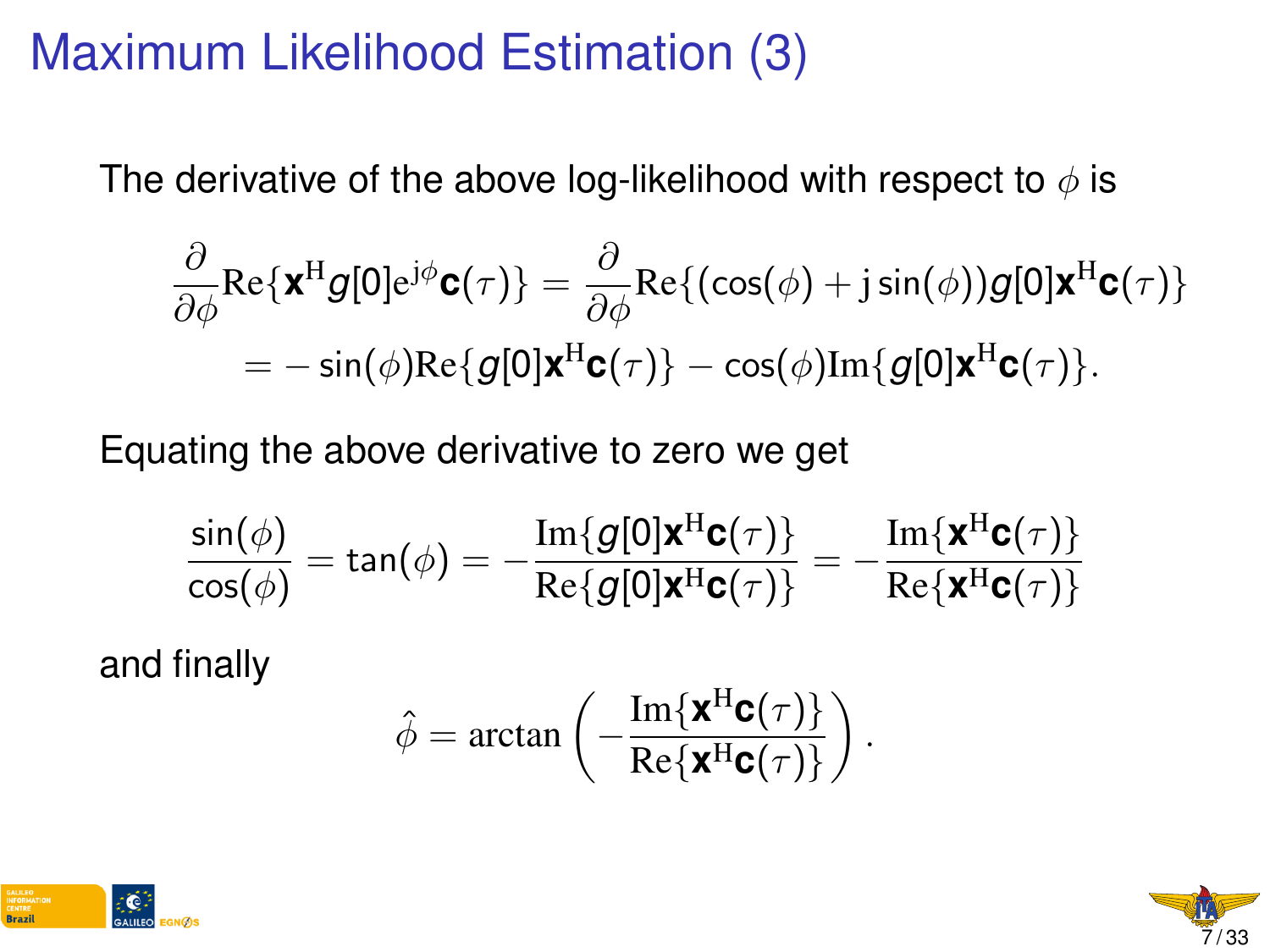## Maximum Likelihood Estimation (4)

After substituting the above in the log-likelihood we get

$$
\hat{\tau} = \arg \max_{\tau} \left\{ \text{Re} \left\{ \mathrm{e}^{\mathrm{j}\arctan \left( - \frac{\mathrm{Im}\left\{ \mathbf{x}^{\mathrm{H}} \mathbf{c}(\tau) \right\} }{\mathrm{Re}\left\{ \mathbf{x}^{\mathrm{H}} \mathbf{c}(\tau) \right\} } \right) } g[0] \mathbf{x}^{\mathrm{H}} \mathbf{c}(\tau) \right\} \right\}.
$$

We can further develop the concentrated criterion and we get<sup>1</sup>

$$
\log(L_{c}(\mathbf{x};\tau)) = \text{Re}\left\{e^{j\arctan\left(-\frac{\text{Im}\{g[0]\mathbf{x}^{H}\mathbf{c}(\tau)\}}{\text{Re}\{g[0]\mathbf{x}^{H}\mathbf{c}(\tau)\}}\right)}g[0]\mathbf{x}^{H}\mathbf{c}(\tau)\right\}
$$
\n
$$
= \text{Re}\left\{e^{j\arctan(\psi)}g[0]\mathbf{x}^{H}\mathbf{c}(\tau)\right\}
$$
\n
$$
= \text{Re}\left\{(\cos(\arctan(\psi)) + j\sin(\arctan(\psi)))g[0]\mathbf{x}^{H}\mathbf{c}(\tau)\right\}
$$
\n
$$
= \text{Re}\left\{\left(\frac{1}{\sqrt{1+\psi^{2}}} + \frac{j\psi}{\sqrt{1+\psi^{2}}}\right)g[0]\mathbf{x}^{H}\mathbf{c}(\tau)\right\}
$$
\n
$$
= \frac{\text{Re}\left\{g[0]\mathbf{x}^{H}\mathbf{c}(\tau)\right\} - \psi \text{ Im}\left\{g[0]\mathbf{x}^{H}\mathbf{c}(\tau)\right\}}{\sqrt{1+\psi^{2}}}
$$
\n
$$
\text{Re}\left\{\frac{\text{Im}\{g[0]\mathbf{x}^{H}\mathbf{c}(\tau)\}}{\sqrt{1+\psi^{2}}}\right\}
$$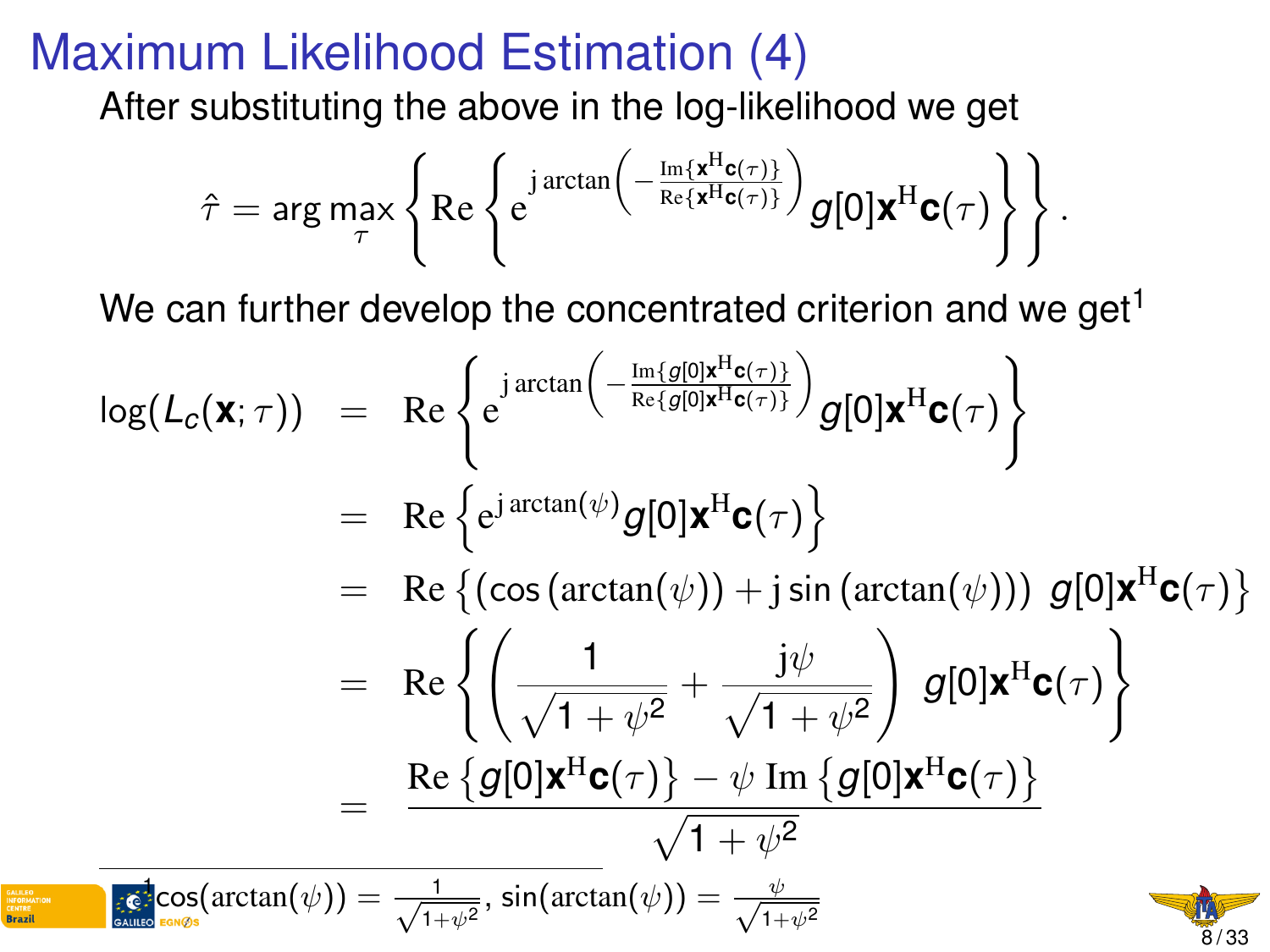# Maximum Likelihood Estimation (5)

#### Finally, we get

$$
\begin{array}{rcl} \log(L_c(\mathbf{x};\tau)) & = & \frac{\operatorname{Re}\left\{g[0]\mathbf{x}^{\mathrm{H}}\mathbf{c}(\tau)\right\} + \frac{\operatorname{Im}\left\{g[0]\mathbf{x}^{\mathrm{H}}\mathbf{c}(\tau)\right\}}{\operatorname{Re}\left\{g[0]\mathbf{x}^{\mathrm{H}}\mathbf{c}(\tau)\right\}}\operatorname{Im}\left\{g[0]\mathbf{x}^{\mathrm{H}}\mathbf{c}(\tau)\right\}} \\ & & & \sqrt{1 + \left(\frac{\operatorname{Im}\left\{g[0]\mathbf{x}^{\mathrm{H}}\mathbf{c}(\tau)\right\}}{\operatorname{Re}\left\{g[0]\mathbf{x}^{\mathrm{H}}\mathbf{c}(\tau)\right\}}\right)^2} \\ & = & \operatorname{Re}\left\{g[0]\mathbf{x}^{\mathrm{H}}\mathbf{c}(\tau)\right\}\sqrt{1 + \left(\frac{\operatorname{Im}\left\{g[0]\mathbf{x}^{\mathrm{H}}\mathbf{c}(\tau)\right\}}{\operatorname{Re}\left\{g[0]\mathbf{x}^{\mathrm{H}}\mathbf{c}(\tau)\right\}}\right)^2} \\ & = & \sqrt{\operatorname{Re}\left\{g[0]\mathbf{x}^{\mathrm{H}}\mathbf{c}(\tau)\right\}^2 + \operatorname{Im}\left\{g[0]\mathbf{x}^{\mathrm{H}}\mathbf{c}(\tau)\right\}^2} \\ & = & |g[0]\mathbf{x}^{\mathrm{H}}\mathbf{c}(\tau)| = |\mathbf{x}^{\mathrm{H}}\mathbf{c}(\tau)|. \end{array}
$$

Thus, the estimator for the time-delay  $\tau$  can be given as

$$
\hat{\tau} = \arg \max_{\tau} \left\{ |\boldsymbol{\mathsf{x}}^{\mathrm{H}} \boldsymbol{\mathsf{c}}(\tau)| \right\} = \arg \max_{\tau} \left\{ |\boldsymbol{\mathsf{x}}^{\mathrm{H}} \boldsymbol{\mathsf{c}}(\tau)|^2 \right\}.
$$



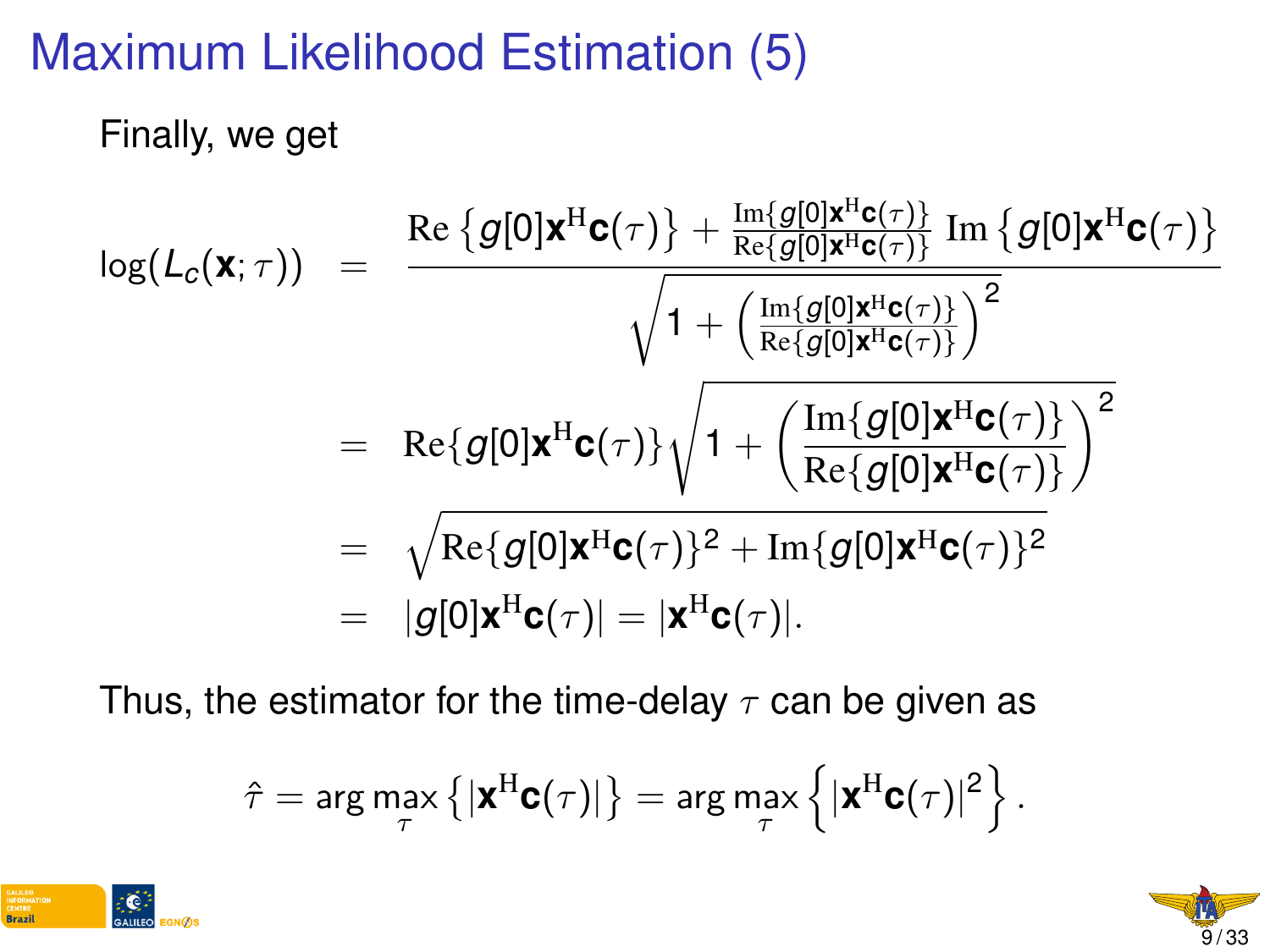## Feedback Structure (1)

In practice, to maximize  $|\mathbf{x}^{\text{H}}\mathbf{c}(\tau)|^2$  a (non-coherent) Delay Locked Loop (DLL) is used, which is the result of applying a gradient ascent method. Hence, a gradient ascent method for the *k*th iteration can be given as

$$
\hat{\tau}[k] = \hat{\tau}[k-1] + \mu_{\tau} \frac{\partial (\log(L_c(\mathbf{x}; \hat{\tau}[k-1])))^2}{\partial \tau}.
$$

Here,  $\mu_{\tau}$  is employed to adjust the step size of the gradient method ( $\mu_{\tau} > 0$ ). The derivative within each iteration is approximated using the central difference quotient of length 2∆,

$$
\hat{\tau}[k] = \hat{\tau}[k-1] + \frac{\mu_{\tau}}{2\Delta} \left( \left( \log(L_c(\mathbf{x}; \hat{\tau}[k-1] + \Delta)) \right)^2 - \left( \log(L_c(\mathbf{x}; \hat{\tau}[k-1] - \Delta)) \right)^2 \right)
$$

$$
= \hat{\tau}[k-1] + \frac{\mu_{\tau}}{2\Delta} \left( |\mathbf{x}^{\mathrm{H}} \mathbf{c}(\hat{\tau}[k-1] + \Delta) |^2 - |\mathbf{x}^{\mathrm{H}} \mathbf{c}(\hat{\tau}[k-1] - \Delta) |^2 \right).
$$



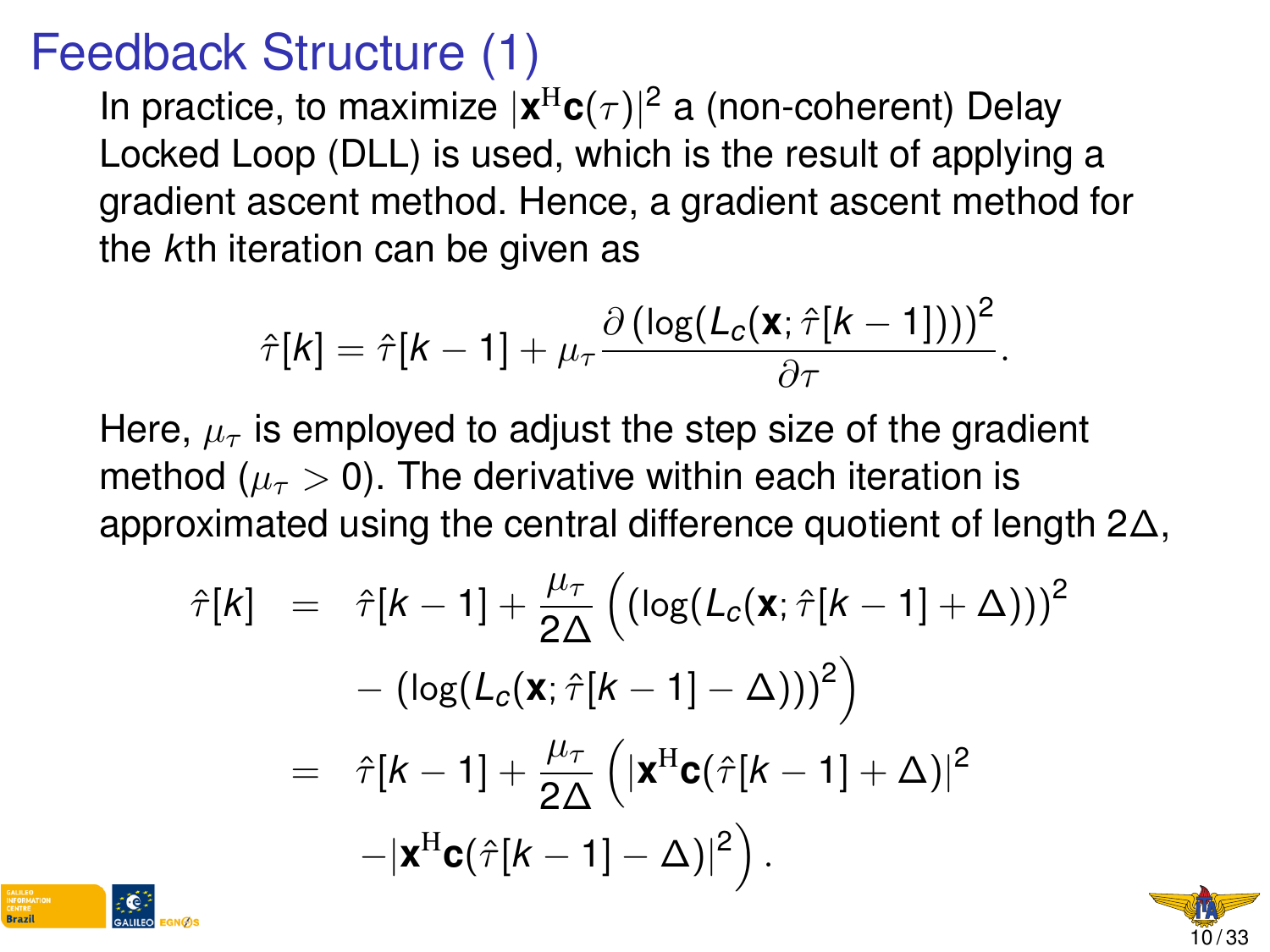# Feedback Structure (2)

- $\triangleright$  To derive the central difference quotient, the DLL uses a correlator pair, these two correlators are called early and late correlator, respectively
- $\blacktriangleright$  To obtain the gradient method using a feedback structure, we consider that the observations are successively collected in intervals with **x**[*k*]
- $\triangleright$  We also take into account that the parameter  $\tau[k]$  is not deterministic anymore (constant over *k*), but changes for different time instances *k* according to the satellite motion, user motion, and propagation effects

Thus, we can write

$$
\hat{\tau}[k] = \hat{\tau}[k-1] + \frac{\mu_{\tau}}{2\Delta} \left( |\mathbf{x}^{H}[k-1]\mathbf{c}(\hat{\tau}[k-1] + \Delta)|^{2} - |\mathbf{x}^{H}[k-1]\mathbf{c}(\hat{\tau}[k-1] - \Delta)|^{2} \right).
$$



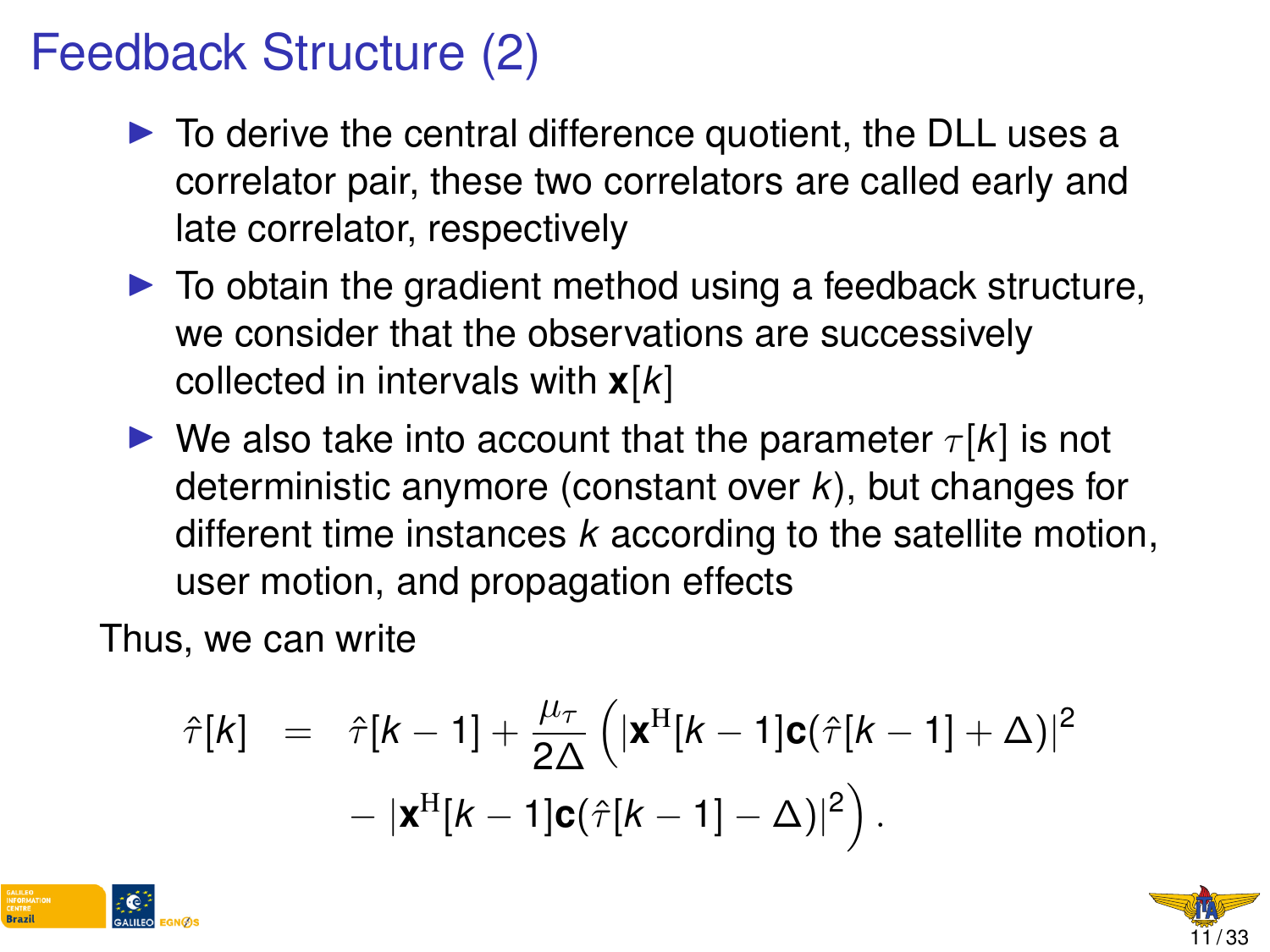To derive a feedback structure for the phase estimate  $\hat{\phi}[k]$  with a Phase Locked Loop (PLL) we can use the MLE of  $\phi$  and write

$$
\hat{\phi}[k] = \hat{\phi}[k-1] + \mu_{\phi} \text{ arctan}\left(-\frac{\text{Im}\{\mathbf{X}^{\text{H}}[k-1]e^{j\hat{\phi}[k-1]}\mathbf{c}(\hat{\tau}[k-1])\}}{\text{Re}\{\mathbf{X}^{\text{H}}[k-1]e^{j\hat{\phi}[k-1]}\mathbf{c}(\hat{\tau}[k-1])\}}\right)
$$

where  $\mu_{\phi}$  is employed to adjust the weighting of the new estimates with respect to the estimates of the previous iteration  $(\mu_{\phi} > 0).$ 



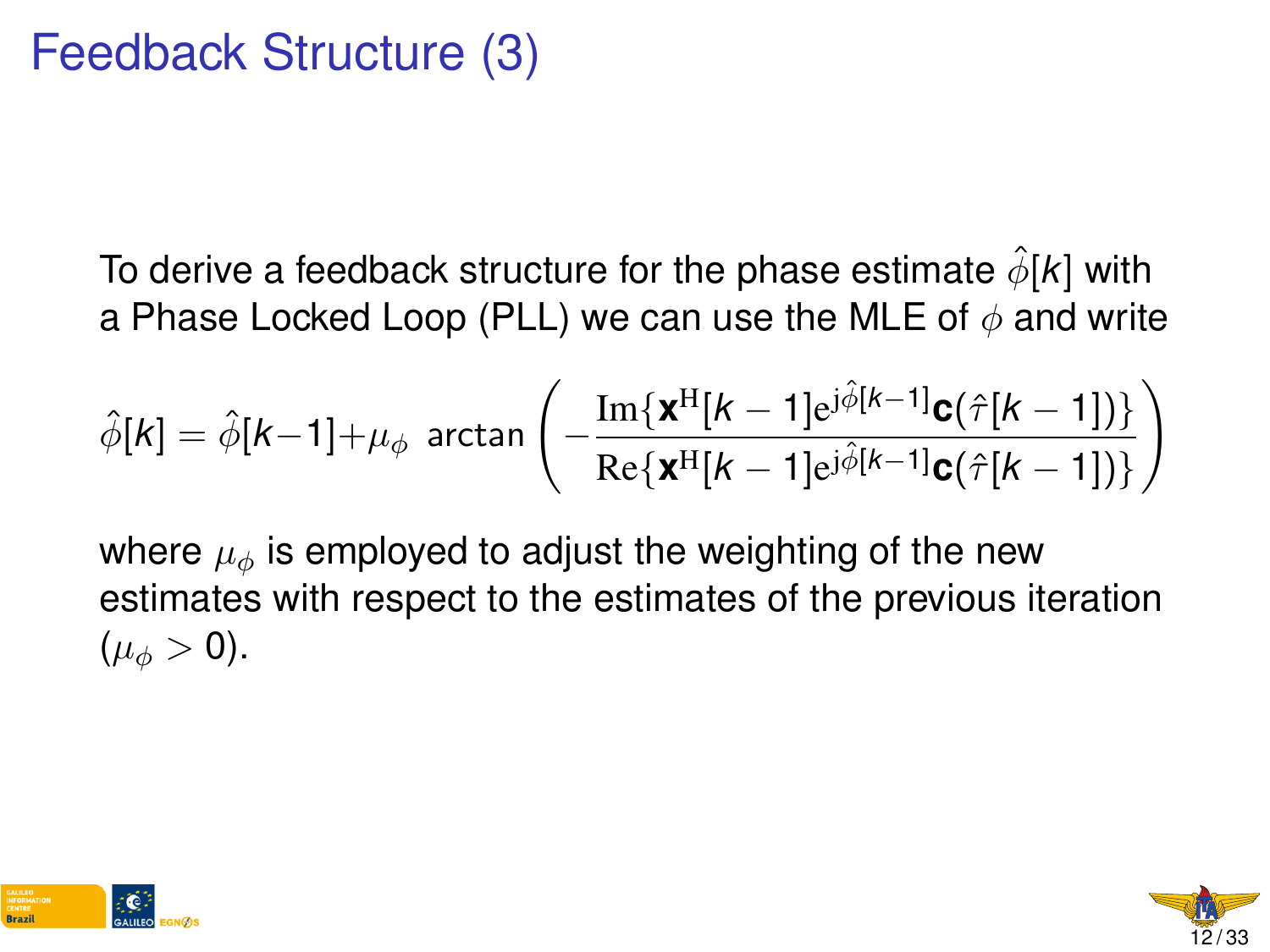## **Outline**

**[Introduction](#page-1-0)** 

[Time-Delay and Phase Estimation](#page-5-0)

[Delay Locked Loop \(DLL\)](#page-0-0)

[Phase Locked Loop \(PLL\)](#page-0-0)

[Frequency Locked Loop \(FLL\)](#page-0-0)

[Loop Transfer Functions](#page-0-0)



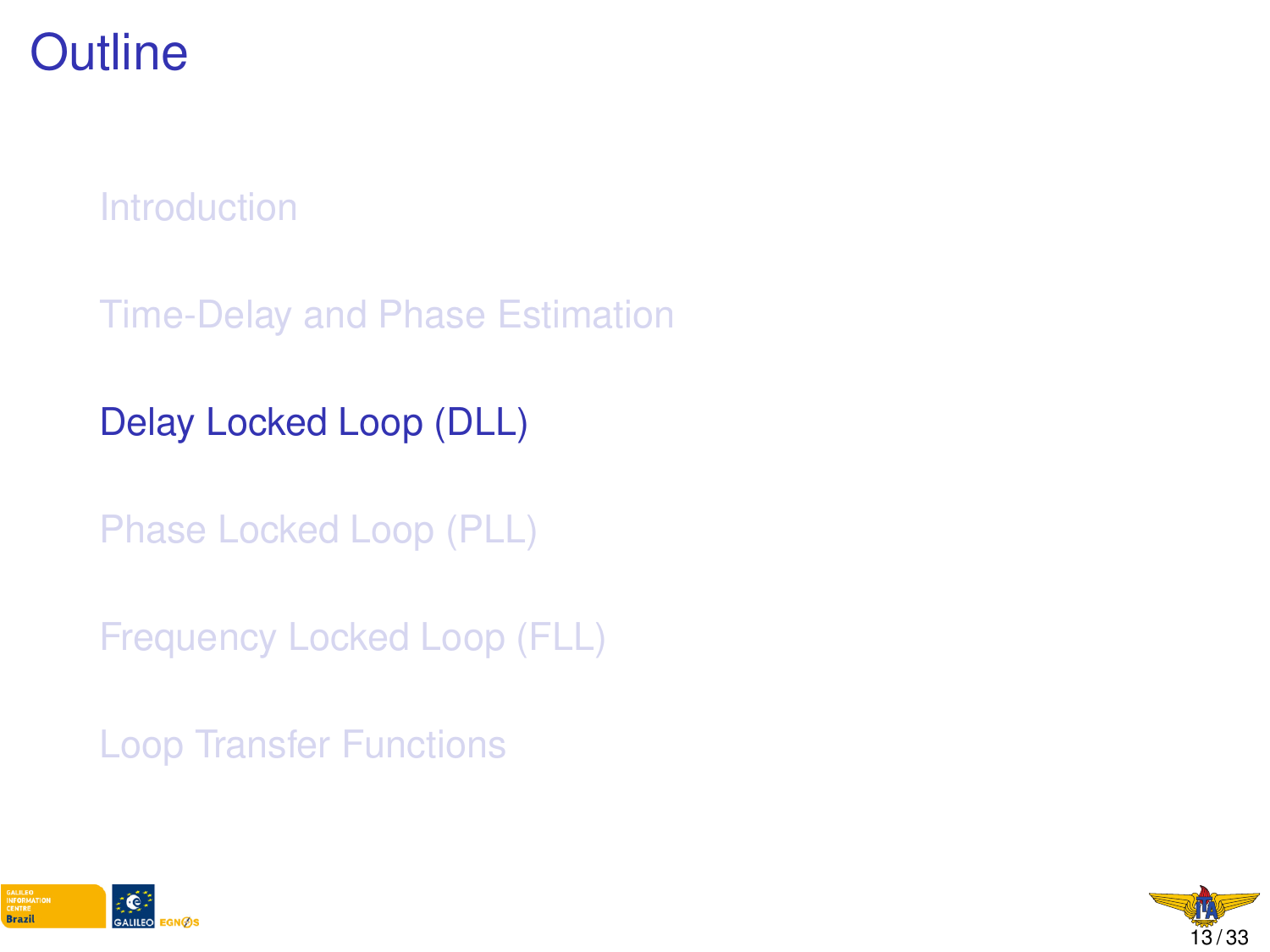# Non-Coherent DLL (1)



- $\blacktriangleright$   $e_{\tau}[k], n_{\tau}[k]$ : Error signal and discriminator noise
- $\triangleright$  *S*<sub>n</sub>[*k*;  $\varepsilon_{\tau}$ [*k*]]: S-curve for the non-coherent DLL
- $\blacktriangleright$   $F_{\tau}(z)$ ,  $G_{\tau}(z)$ : Loop filter and integrator



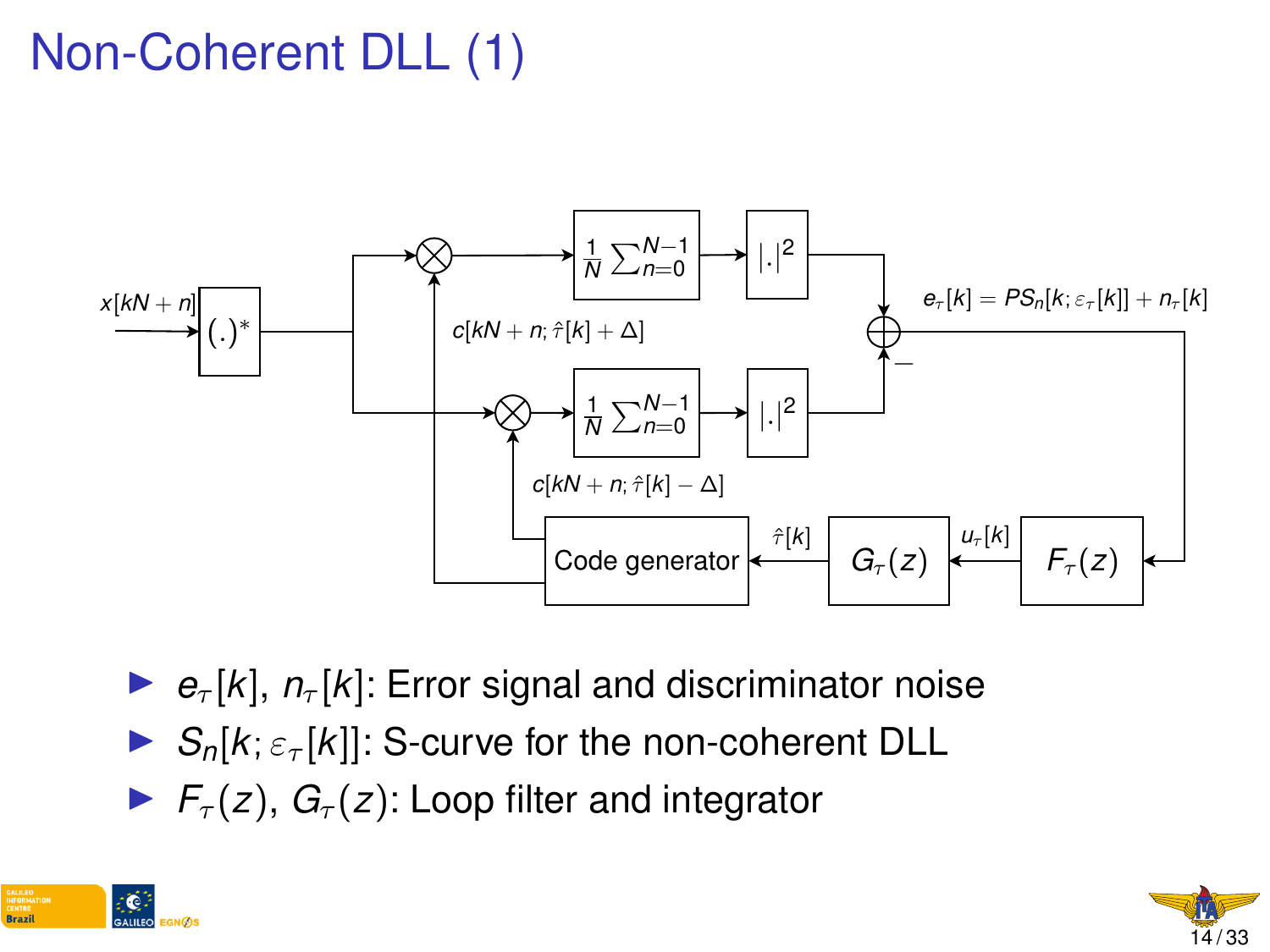# Non-Coherent DLL (2)

The S-curve for the non-coherent DLL can be given as

$$
S_n[k; \varepsilon_{\tau}[k]] = |R_c[\varepsilon_{\tau}[k] - \Delta]|^2 - |R_c[\varepsilon_{\tau}[k] + \Delta]|^2
$$

with

$$
R_c[\varepsilon_{\tau}[k] - \Delta] = \frac{1}{N} \sum_{n=0}^{N-1} c[kN + n; \tau[k]]c[kN + n; \hat{\tau}[k] + \Delta]
$$
  

$$
R_c[\varepsilon_{\tau}[k] + \Delta] = \frac{1}{N} \sum_{n=0}^{N-1} c[kN + n; \tau[k]]c[kN + n; \hat{\tau}[k] - \Delta]
$$

and the tracking error

$$
\varepsilon_{\tau}[k] = \tau[k] - \hat{\tau}[k].
$$



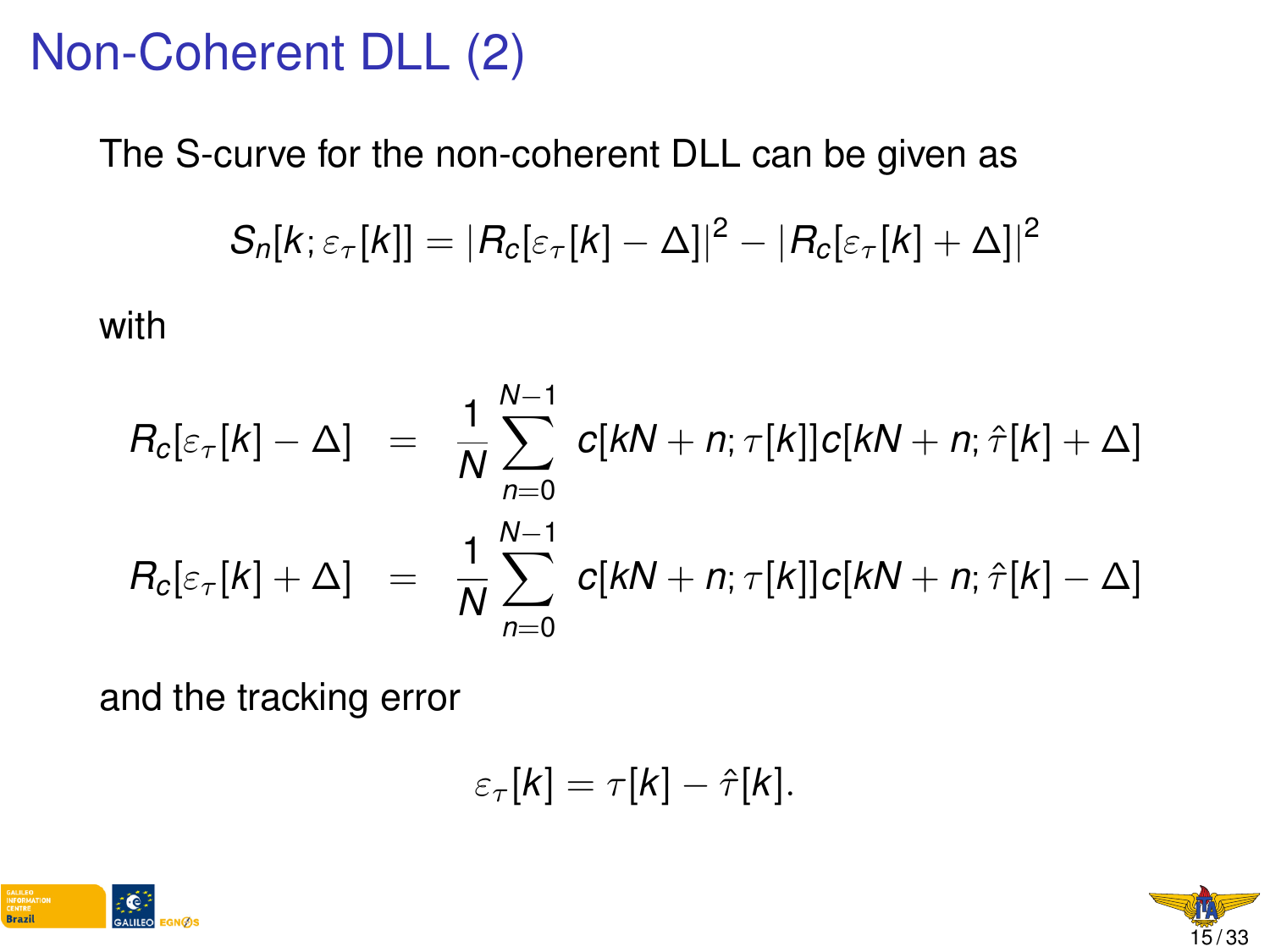# Non-Coherent DLL (3)

The noise component  $n_{\tau}[k]$  of the error signal  $e[k]$  can be decomposed into

$$
n_{\tau}[k] = n_{e}[k] - n_{l}[k]
$$

with

$$
n_e[k] = 2\sqrt{P}g[k]R_c[\varepsilon_\tau[k] - \Delta] (\cos(\phi[k])\text{Re}\{\tilde{n}_e[k]\} \\ + \sin(\phi[k])\text{Im}\{\tilde{n}_e[k]\}) + |\tilde{n}_e[k]|^2 \\ n_l[k] = 2\sqrt{P}g[k]R_c[\varepsilon_\tau[k] + \Delta] (\cos(\phi[k])\text{Re}\{\tilde{n}_l[k]\} \\ + \sin(\phi[k])\text{Im}\{\tilde{n}_l[k]\}) + |\tilde{n}_l[k]|^2.
$$

and

Brazil

$$
\tilde{n}_{e}[k] = \frac{1}{N} \sum_{n=0}^{N-1} n[kN + n] c[kN + n; \hat{\tau}[k] + \Delta]
$$
  

$$
\tilde{n}_{i}[k] = \frac{1}{N} \sum_{n=0}^{N-1} n[kN + n] c[kN + n; \hat{\tau}[k] - \Delta].
$$

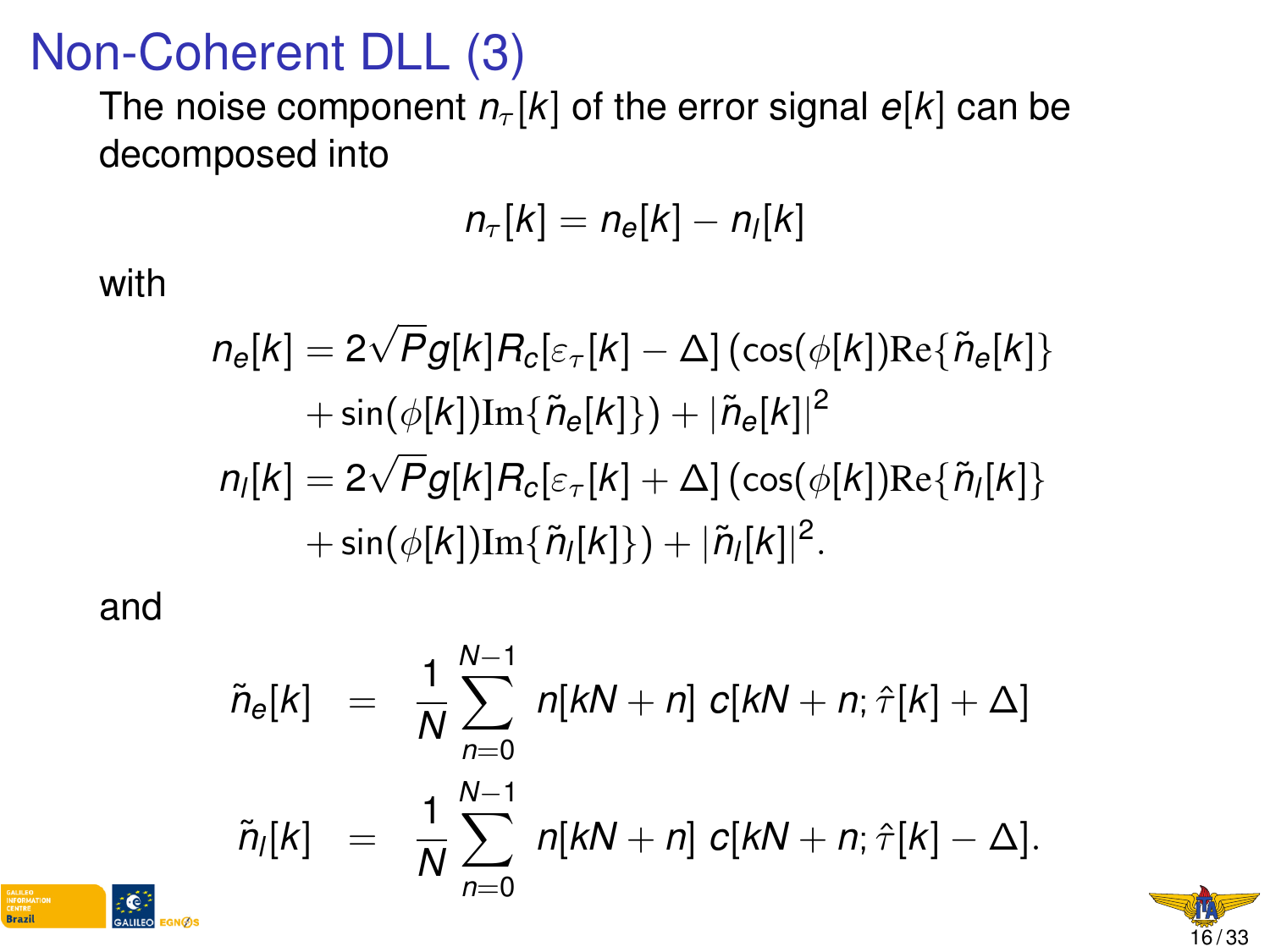# Non-Coherent DLL (4)

The *M*th order loop filter  $F_{\tau}(z)$  is a so-called higher order weighted integrator and can be given as

$$
F_{\tau}(z) = \sum_{m=0}^{M-1} a_{\tau_m} \frac{z^{-m}}{(1 - z^{-1})^m}
$$

where

$$
\mathcal{Z}\lbrace f_{\tau}[k]\rbrace = F_{\tau}(z).
$$

An estimate of the time-delay at time instant *k* can be given by

$$
\hat{\tau}[k] = \hat{\tau}[k-1] + K_{G_{\tau}} u_{\tau}[k-1]
$$

and using the z-transform

$$
\mathcal{Z}\{\hat{\tau}[k]\}=\hat{\mathcal{T}}(z)=\hat{\mathcal{T}}(z)z^{-1}+K_{G_{\tau}}U_{\tau}(z)z^{-1}
$$

we can derive

$$
G_{\tau}(z) = \frac{\hat{T}(z)}{U_{\tau}(z)} = \frac{K_{G_{\tau}} z^{-1}}{1 - z^{-1}}
$$



 $\mathcal{Z}{g_{\tau}[k]} = G_{\tau}(z)$ .

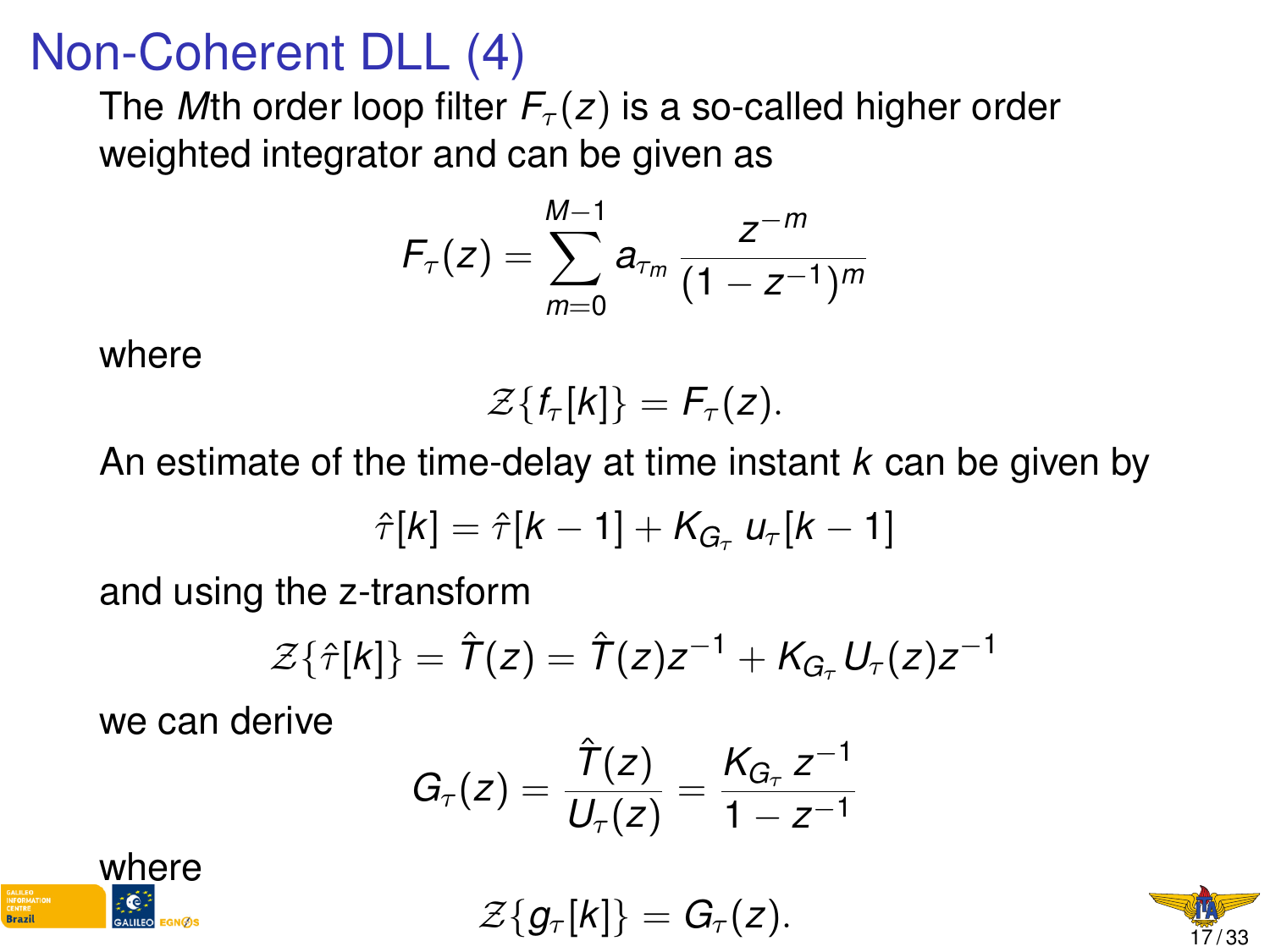## **Outline**

**[Introduction](#page-1-0)** 

[Time-Delay and Phase Estimation](#page-5-0)

[Delay Locked Loop \(DLL\)](#page-0-0)

[Phase Locked Loop \(PLL\)](#page-0-0)

[Frequency Locked Loop \(FLL\)](#page-0-0)

[Loop Transfer Functions](#page-0-0)



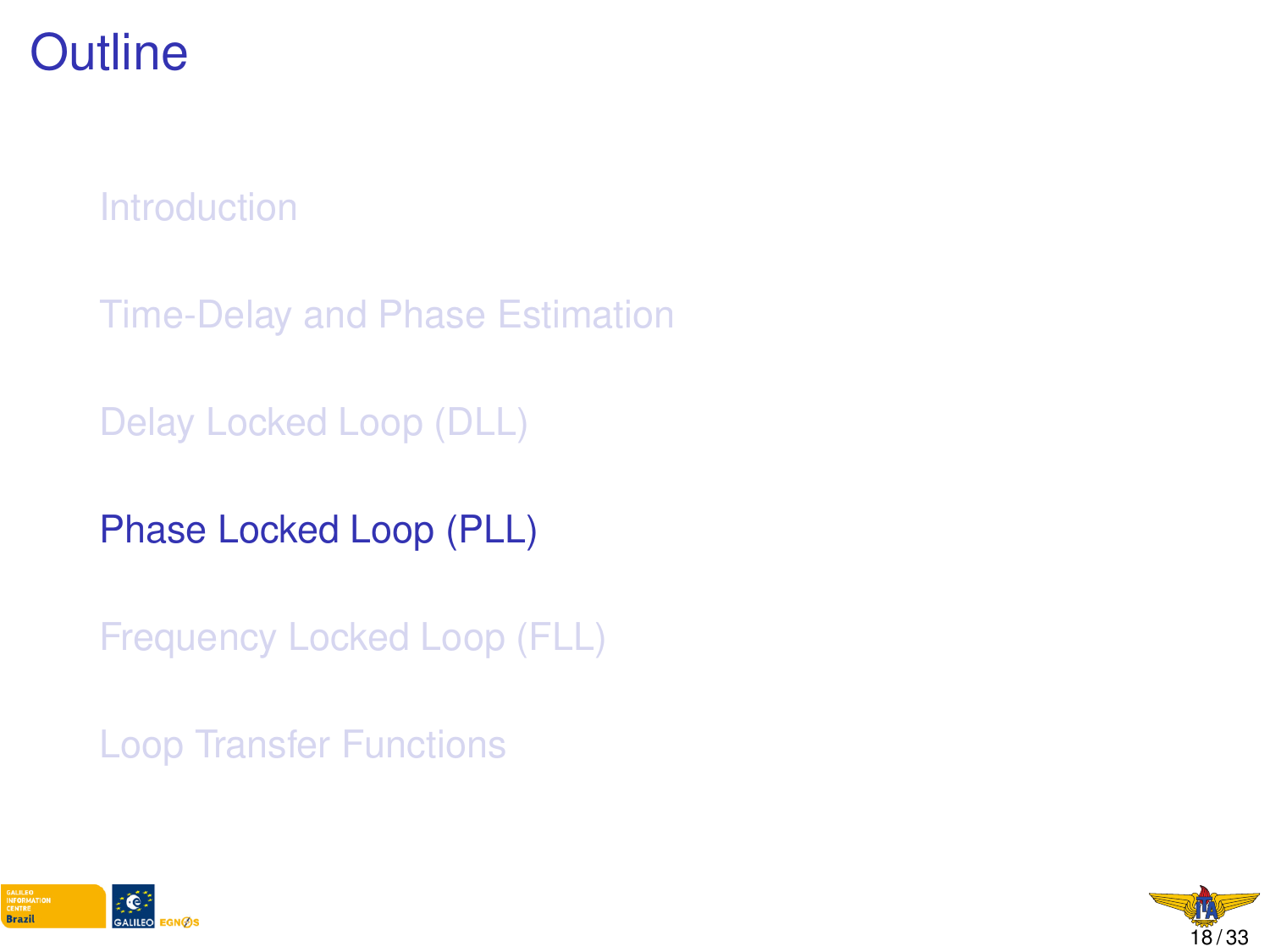



- $\triangleright$  As the DLL is non-coherent, the phase estimate is not fed back to the DLL (MLE)
- **If** The DLL provides a reference signal  $c[kN + n; \hat{\tau}[k]]$  to the PLL
- $\blacktriangleright$  Besides the early and the late correlator included in the DLL the PLL includes the so-called prompt correlator



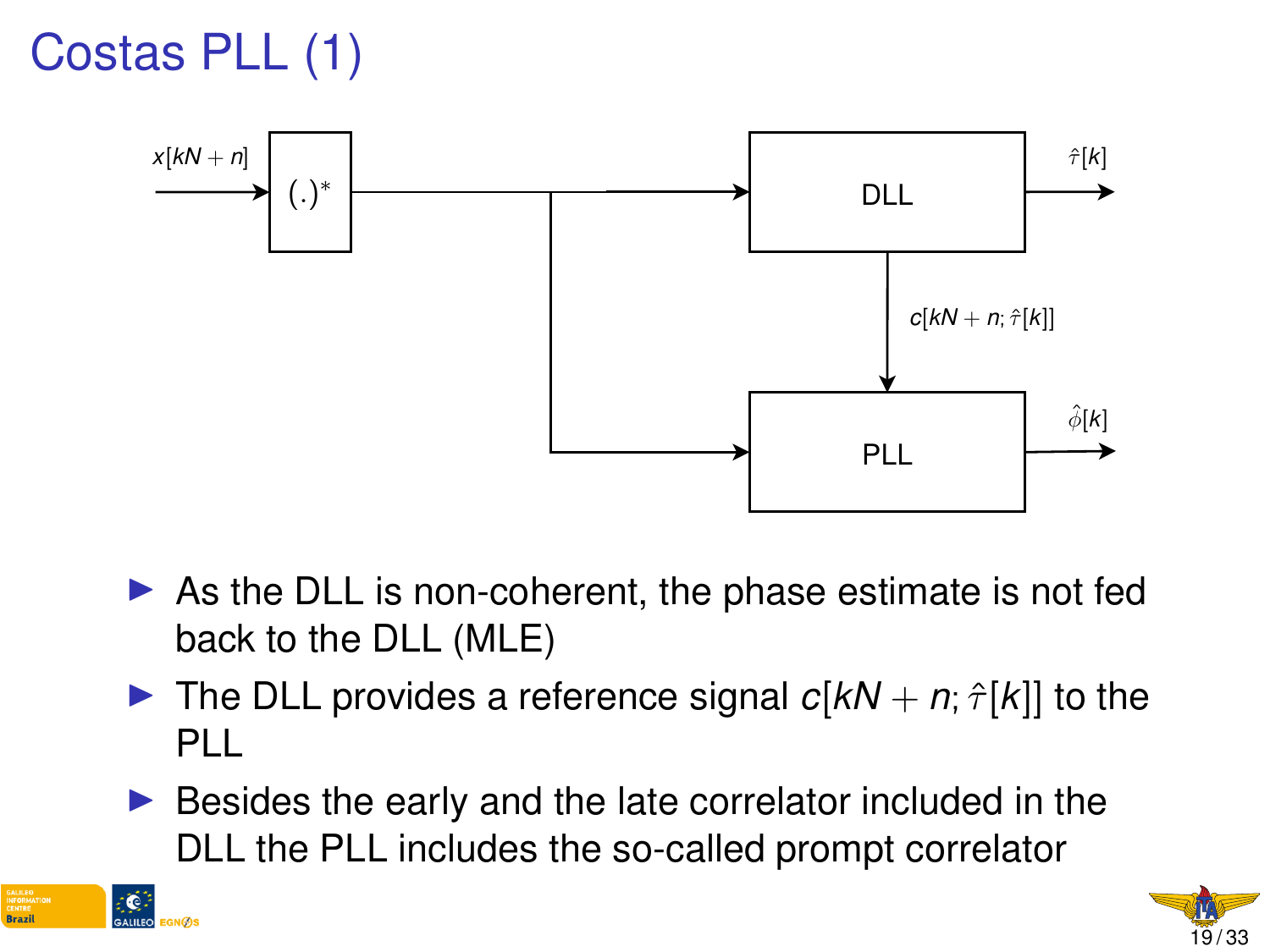# Costas PLL (2)



- $\triangleright$  *e*<sub> $\phi$ </sub>[*k*],  $\varepsilon_{\phi}$ [*k*] =  $\phi$ [*k*]  $\hat{\phi}$ [*k*], *n*<sub> $\phi$ </sub>[*k*]: Error signal, phase tracking error, and discriminator noise
- $\blacktriangleright$   $F_{\phi}(z)$ ,  $G_{\phi}(z)$ : Loop filter and integrator
- $\triangleright$  This so-called Costas PLL is insensitive to navigation message  $q[k] \in \{-1, 1\}$  bit transitions



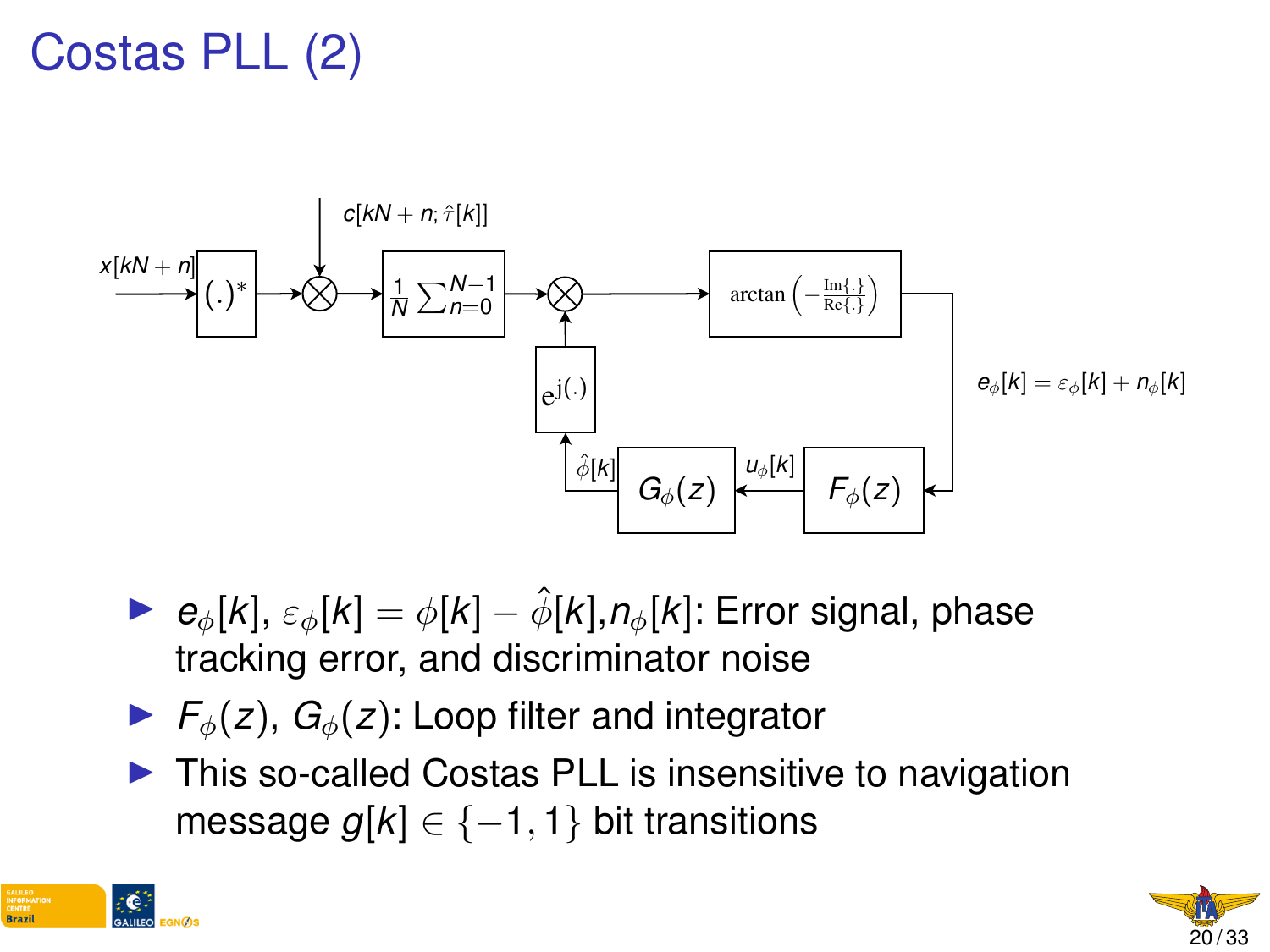## Costas PLL (3)

The *M*th order loop filter  $F_{\phi}(z)$  can be given as

$$
\mathcal{Z}\{f_{\phi}[k]\} = \mathcal{F}_{\phi}(z) = \sum_{m=0}^{M-1} a_{\phi_m} \frac{z^{-m}}{(1 - z^{-1})^m}.
$$

An estimate of the phase at time instant *k* can be given by

$$
\hat{\phi}[k] = \hat{\phi}[k-1] + \mathcal{K}_{G_{\phi}} u_{\phi}[k-1]
$$

and using the z-transform

$$
\mathcal{Z}\{\hat{\phi}[k]\}=\hat{\Phi}(z)=\hat{\Phi}(z)z^{-1}+K_{G_{\phi}}U_{\phi}(z)z^{-1}
$$

we can derive

$$
\mathcal{Z}{g_{\phi}[k]} = G_{\phi}(z) = \frac{\hat{\Phi}(z)}{U_{\phi}(z)} = \frac{K_{G_{\phi}} z^{-1}}{1 - z^{-1}}.
$$



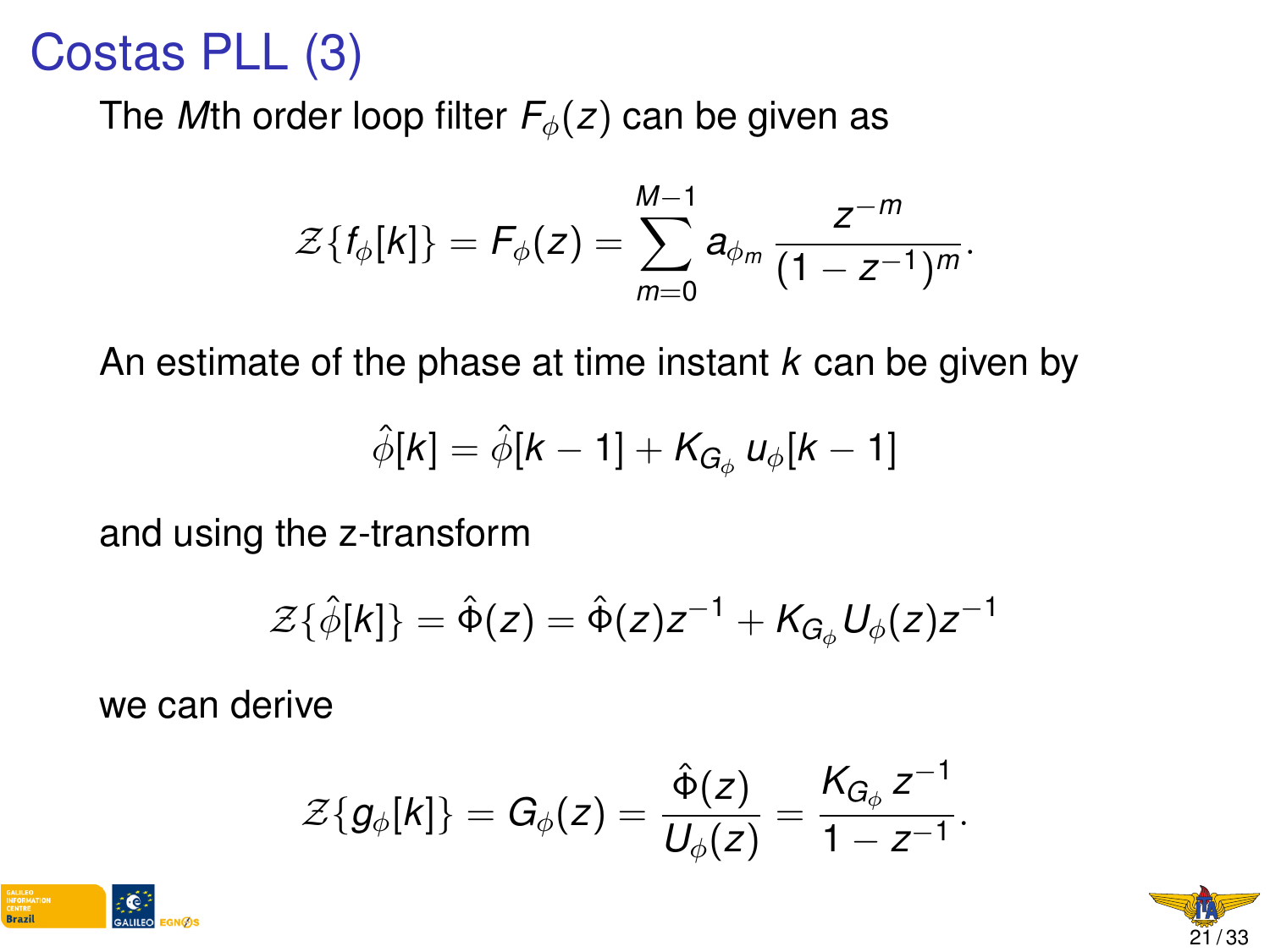## **Outline**

**[Introduction](#page-1-0)** 

[Time-Delay and Phase Estimation](#page-5-0)

[Delay Locked Loop \(DLL\)](#page-0-0)

[Phase Locked Loop \(PLL\)](#page-0-0)

[Frequency Locked Loop \(FLL\)](#page-0-0)

[Loop Transfer Functions](#page-0-0)



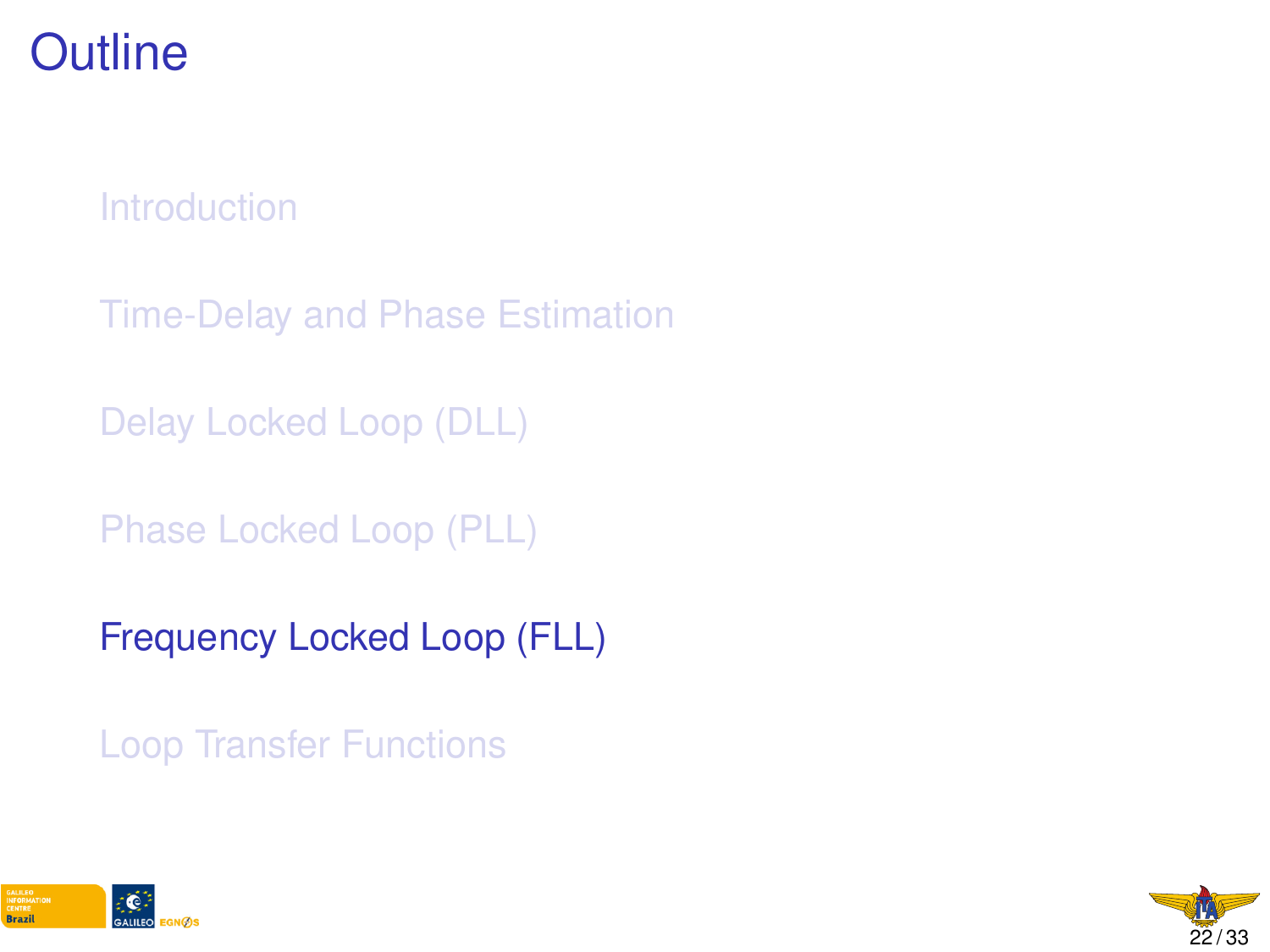# Estimation of Doppler Shift (1)

- $\triangleright$  The acquisition provides an initial estimate of the Doppler frequency shift
- $\triangleright$  This initial estimate in general is not exact enough or, as the satellite or the receiver is moving the Doppler shift is changing over time
- $\blacktriangleright$  The estimate of the Doppler frequency shift needs to be refined and adapted over time (tracking)
- $\blacktriangleright$  The Doppler estimate can be refined using a feedback structure and the Doppler frequency shift is corrected before feeding the signal to the DLL and the PLL
- $\blacktriangleright$  Initially the estimate of the Doppler provided by acquisition is used and then updated over time



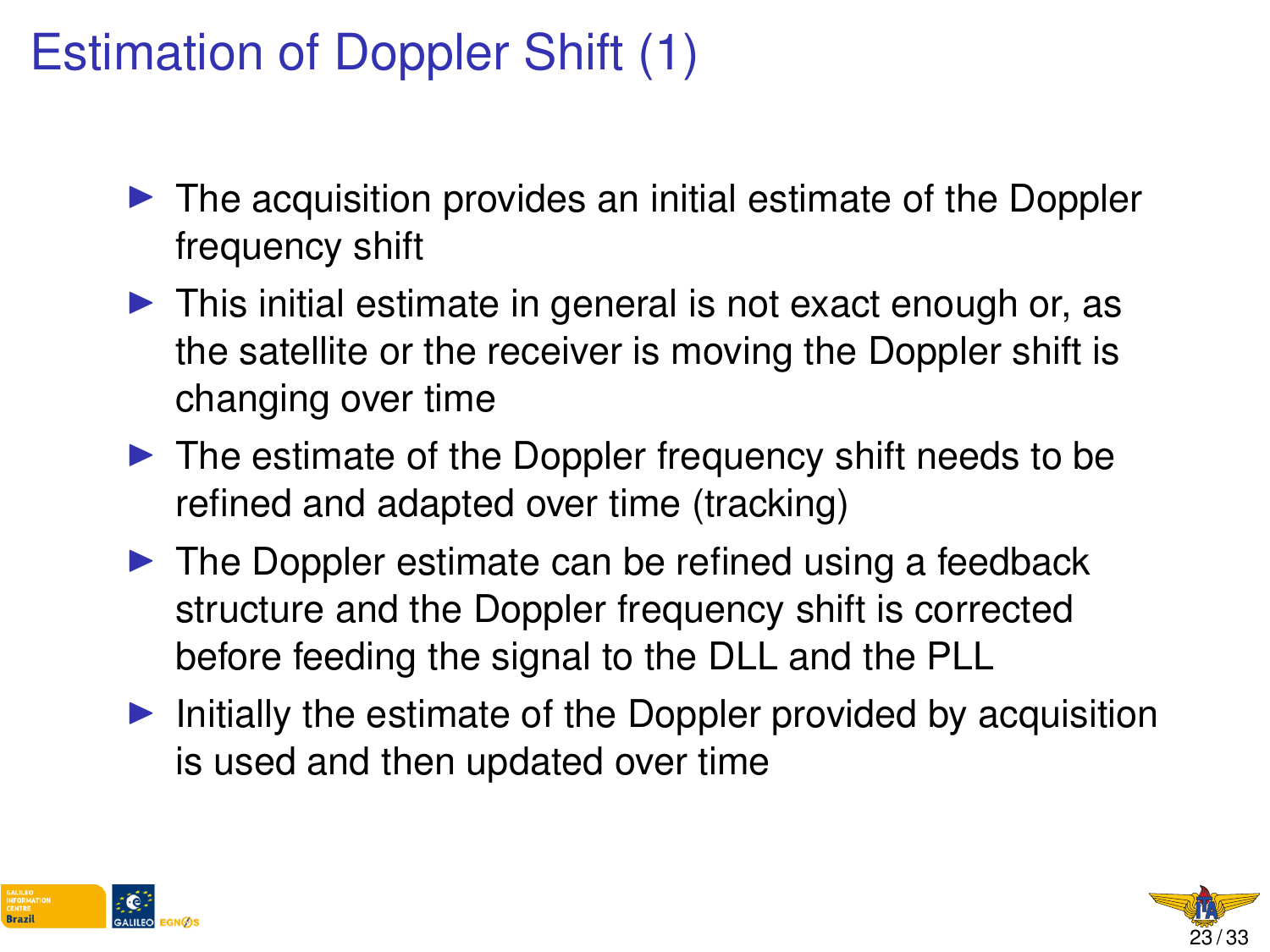# Estimation of Doppler Shift (2)



24 / 33

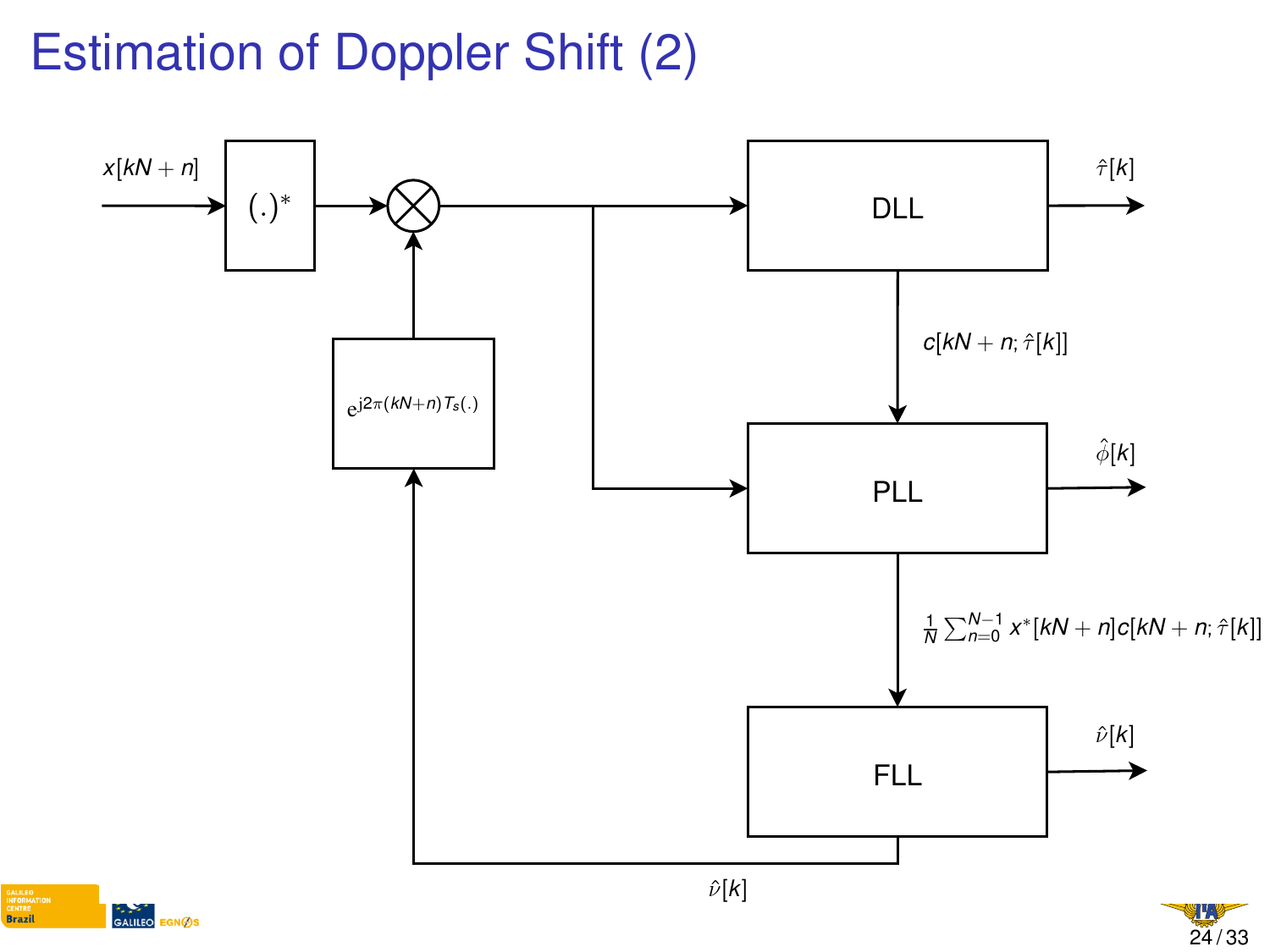## Estimation of Doppler Shift (3)

After initializing the Doppler correction based on the estimate provided by the acquisition we can further refine the estimate based on the time derivative of the phase. Thus, an estimate of the Doppler frequency can be given as

$$
\hat{\nu}[k] = \frac{\hat{\phi}[k] - \hat{\phi}[k-1]}{2\pi \, T_d}.
$$

Introducing the MLE of the phase we can write

$$
\hat{\nu}[k] = \frac{\arctan\left(-\frac{\text{Im}\{\mathbf{x}^H[k]\mathbf{c}(\hat{\tau}[k])\}}{\text{Re}\{\mathbf{x}^H[k]\mathbf{c}(\hat{\tau}[k])\}}\right) - \arctan\left(-\frac{\text{Im}\{\mathbf{x}^H[k-1]\mathbf{c}(\hat{\tau}[k-1])\}}{\text{Re}\{\mathbf{x}^H[k-1]\mathbf{c}(\hat{\tau}[k-1])\}}\right)}{2\pi\mathcal{T}_d}.
$$

Alternatively, we can write<sup>2</sup>

$$
\tan(\hat{\phi}[k] - \hat{\phi}[k-1]) = \frac{\tan(\hat{\phi}[k]) - \tan(\hat{\phi}[k-1])}{1 + \tan(\hat{\phi}[k])\tan(\hat{\phi}[k-1])}
$$

 $\frac{2}{\tan(x)}(x \pm y) = \frac{\tan(x) \pm \tan(y)}{1 \pm \tan(x) \tan(y)}$ 1∓tan(*x*) tan(*y*)

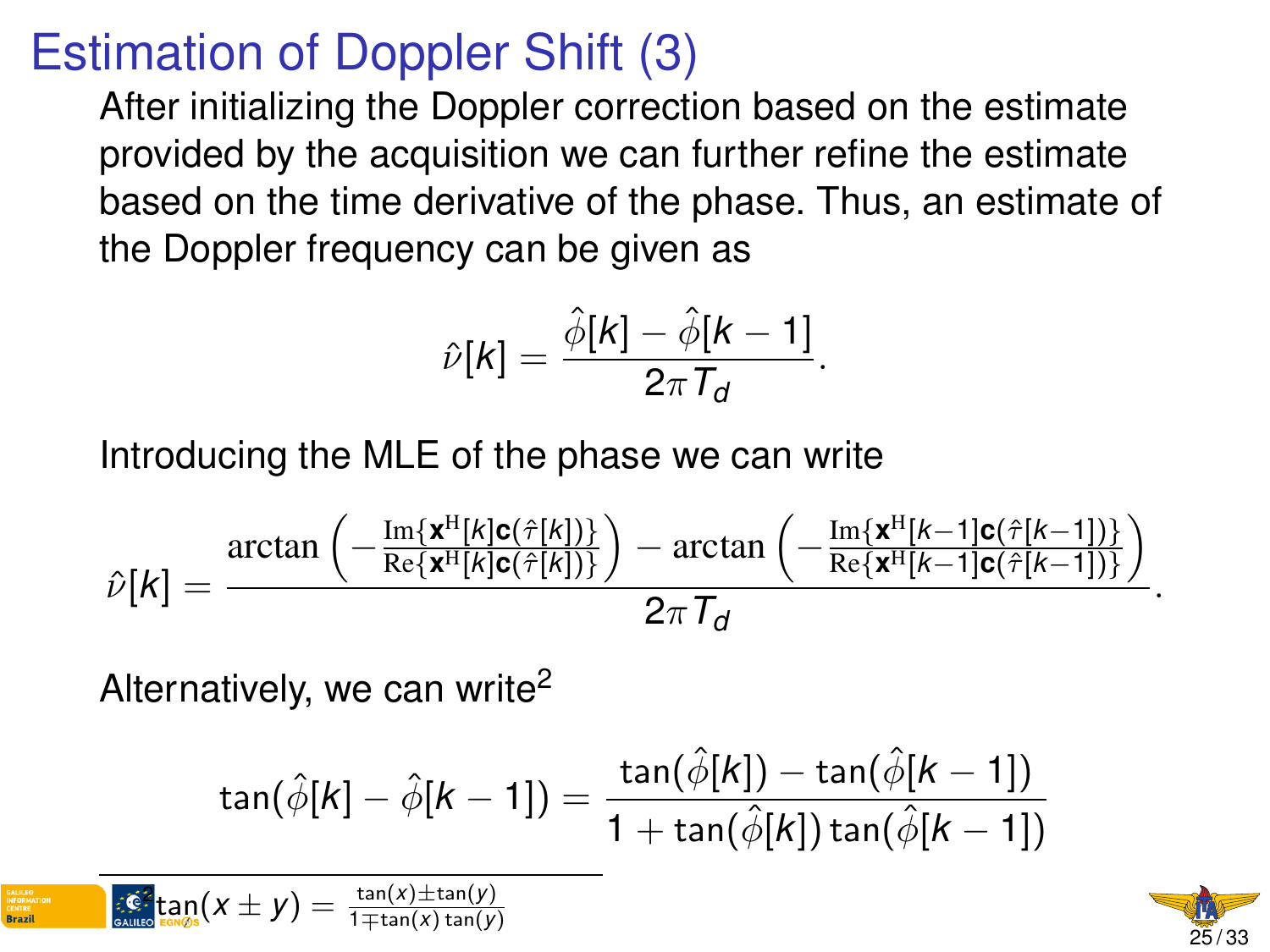# Estimation of Doppler Shift (4)

Further, we can write<sup>3</sup>

$$
\tan(\hat{\phi}[k] - \hat{\phi}[k-1]) = \tfrac{-\frac{\mathrm{Im}\{ \mathbf{x}^H[k]c(\hat{\tau}[k]) \}}{\mathrm{Re}\{ \mathbf{x}^H[k]c(\hat{\tau}[k]) \}} + \frac{\mathrm{Im}\{ \mathbf{x}^H[k-1]c(\hat{\tau}[k-1]) \}}{\mathrm{Re}\{ \mathbf{x}^H[k-1]c(\hat{\tau}[k-1]) \}}}{1 + \frac{\mathrm{Im}\{ \mathbf{x}^H[k]c(\hat{\tau}[k]) \}}{\mathrm{Re}\{ \mathbf{x}^H[k]c(\hat{\tau}[k]) \} \mathrm{Im}\{ \mathbf{x}^H[k-1]c(\hat{\tau}[k-1]) \}}}}
$$

=== Im{**x<sup>H</sup>[***k***]c(ĉ[***k***])}Re{<b>x**<sup>H</sup>[*k*−1]c(ĉ[*k−*1])}−Im{**x<sup>H</sup>[***k−***1]c(ĉ[***k−***1])}Re{<b>x<sup>H</sup>[***k***]c(ĉ[***k***])}**<br>Po[x<sup>H[</sup>lk]Q(ĉ[k])}Re{**x**<sup>H[</sup>lk +1]q(ĉ[k +1])]+Im{x<sup>H[</sup>lk]q(ĉ[k])}Im{xH[k +1]q(ĉ[k +1]) Re{**x** <sup>H</sup>[*k*]**c**(ˆτ[*k*])}Re{**x** <sup>H</sup>[*k*−1]**c**(ˆτ[*k*−1])}+Im{**x** <sup>H</sup>[*k*]**c**(ˆτ[*k*])}Im{**x** <sup>H</sup>[*k*−1]**c**(ˆτ[*k*−1])} .

Finally, we can write

$$
\hat{\nu}[k] = \arctan\left(-\frac{Q[k]/[k-1] - Q[k-1]/[k]}{I[k]/[k-1] + Q[k]Q[k-1]}\right)/(2\pi\tau_d)
$$

where

$$
Q[k] = \frac{1}{N} \text{Im} \left\{ \sum_{n=0}^{N-1} x^* [kN + n] c[kN + n; \hat{\tau}[k]] \right\}
$$
  

$$
I[k] = \frac{1}{N} \text{Re} \left\{ \sum_{n=0}^{N-1} x^* [kN + n] c[kN + n; \hat{\tau}[k]] \right\}.
$$

$$
\bigcap_{\text{GALIDE}} \mathcal{E}^3_{\text{EGLMQs}}(-X) = -\tan(X)
$$

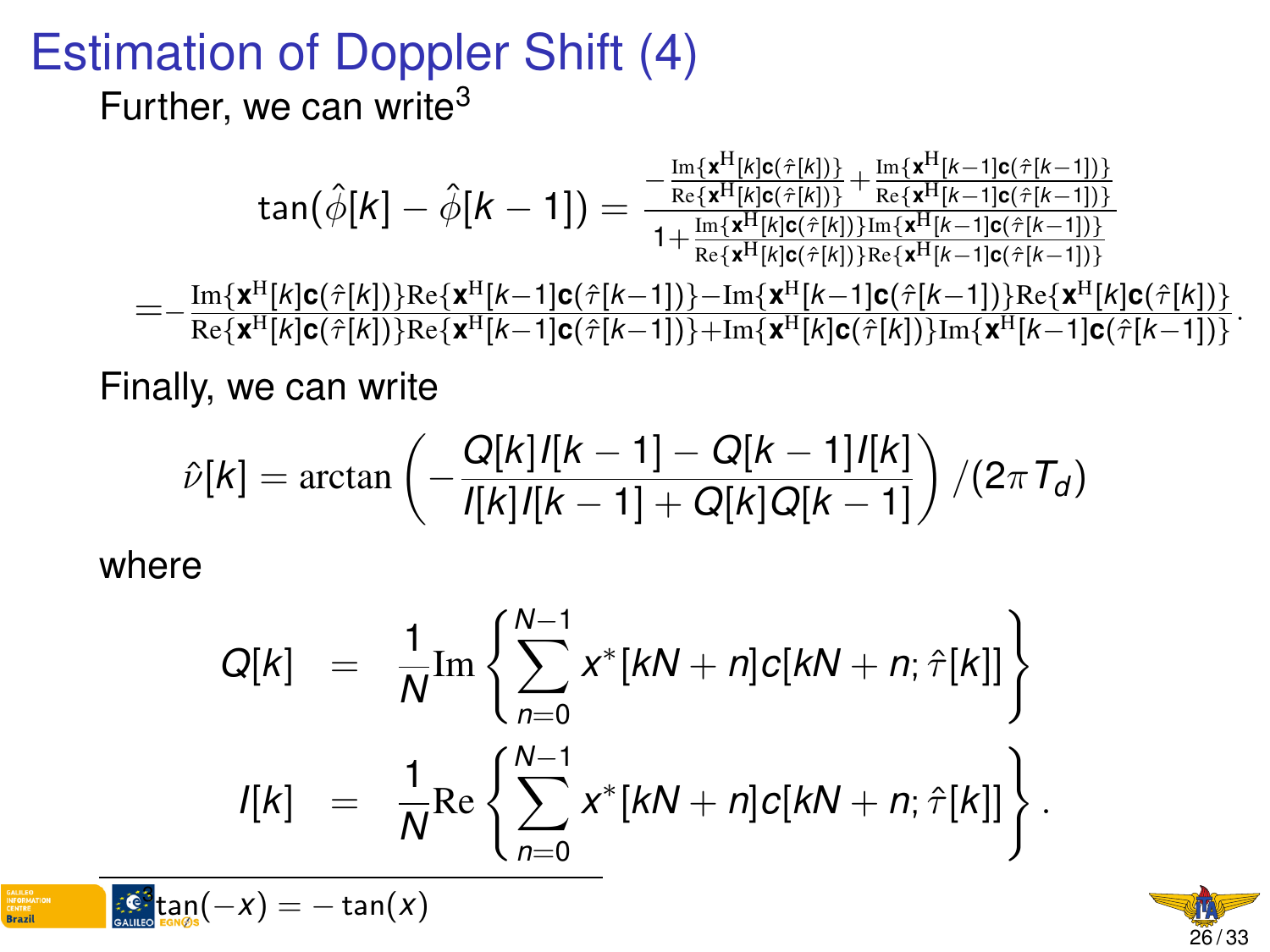FLL (1)



- $\triangleright$  *e*<sub>ν</sub>[*k*],  $\varepsilon$ <sub>ν</sub>[*k*] = *ν*[*k*]  $\hat{\nu}$ [*k*], *n<sub>ν</sub>*[*k*]: Error signal, Doppler tracking error, and discriminator noise
- $\blacktriangleright$   $F_{\nu}(z)$ ,  $G_{\nu}(z)$ : Loop filter and integrator
- $\blacktriangleright$  This FLL is insensitive to navigation message  $g[k] \in \{-1, 1\}$  bit transitions



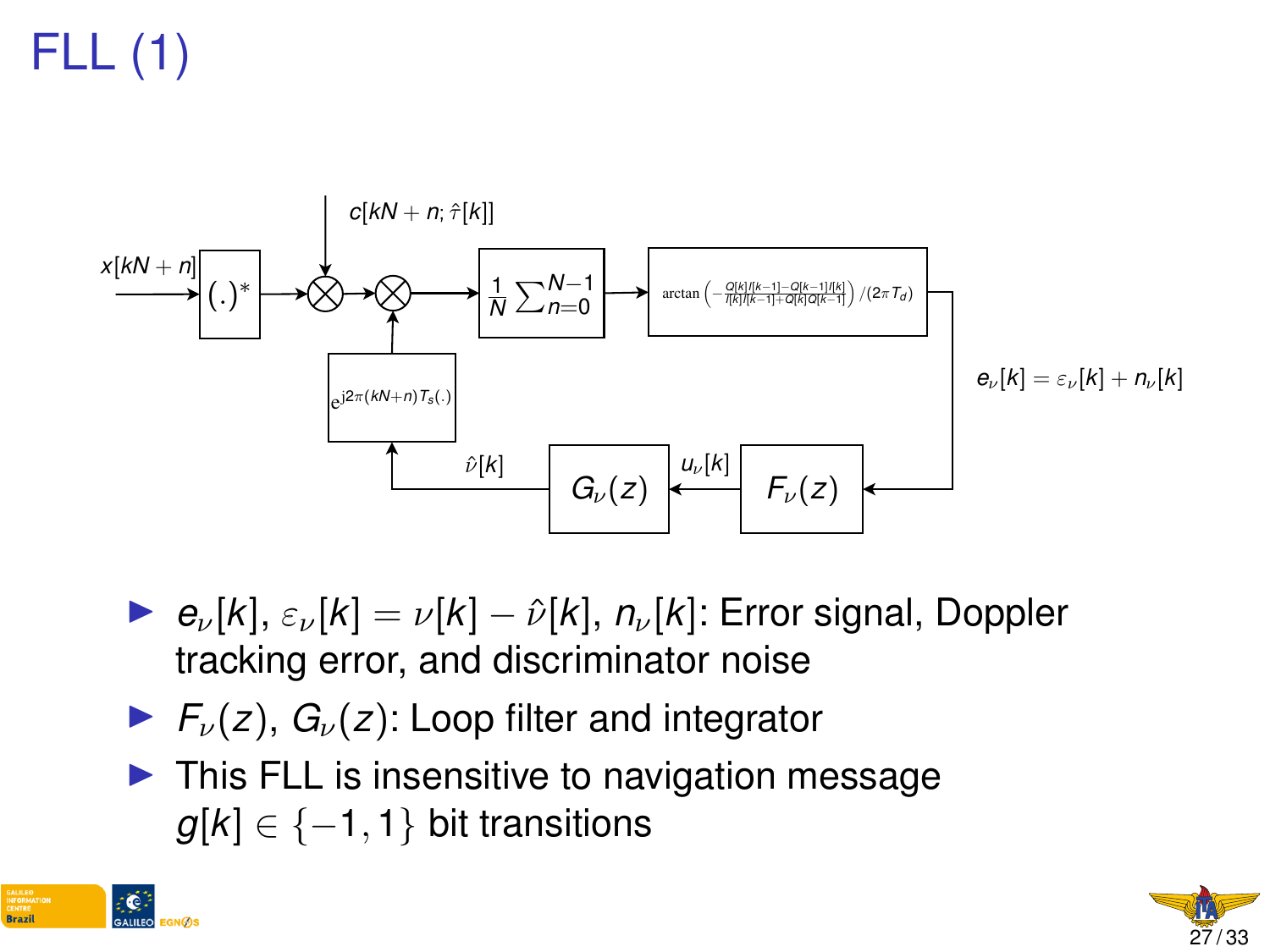# FLL (2)

The *M*th order loop filter  $F_\nu(z)$  can be given as

$$
\mathcal{Z}\{f_{\nu}[k]\}=F_{\nu}(z)=\sum_{m=0}^{M-1}a_{\nu_m}\frac{z^{-m}}{(1-z^{-1})^m}.
$$

An estimate of the phase at time instant *k* can be given by

$$
\hat{\nu}[k] = \hat{\nu}[k-1] + K_{G_{\nu}} u_{\nu}[k-1]
$$

and using the z-transform

$$
\mathcal{Z}\{\hat{\nu}[k]\}=\hat{N}(z)=\hat{N}(z)z^{-1}+K_{G_{\nu}}U_{\nu}(z)z^{-1}
$$

we can derive

$$
\mathcal{Z}{g_{\nu}[k]} = G_{\nu}(z) = \frac{\hat{N}(z)}{U_{\nu}(z)} = \frac{K_{G_{\nu}} z^{-1}}{1 - z^{-1}}.
$$



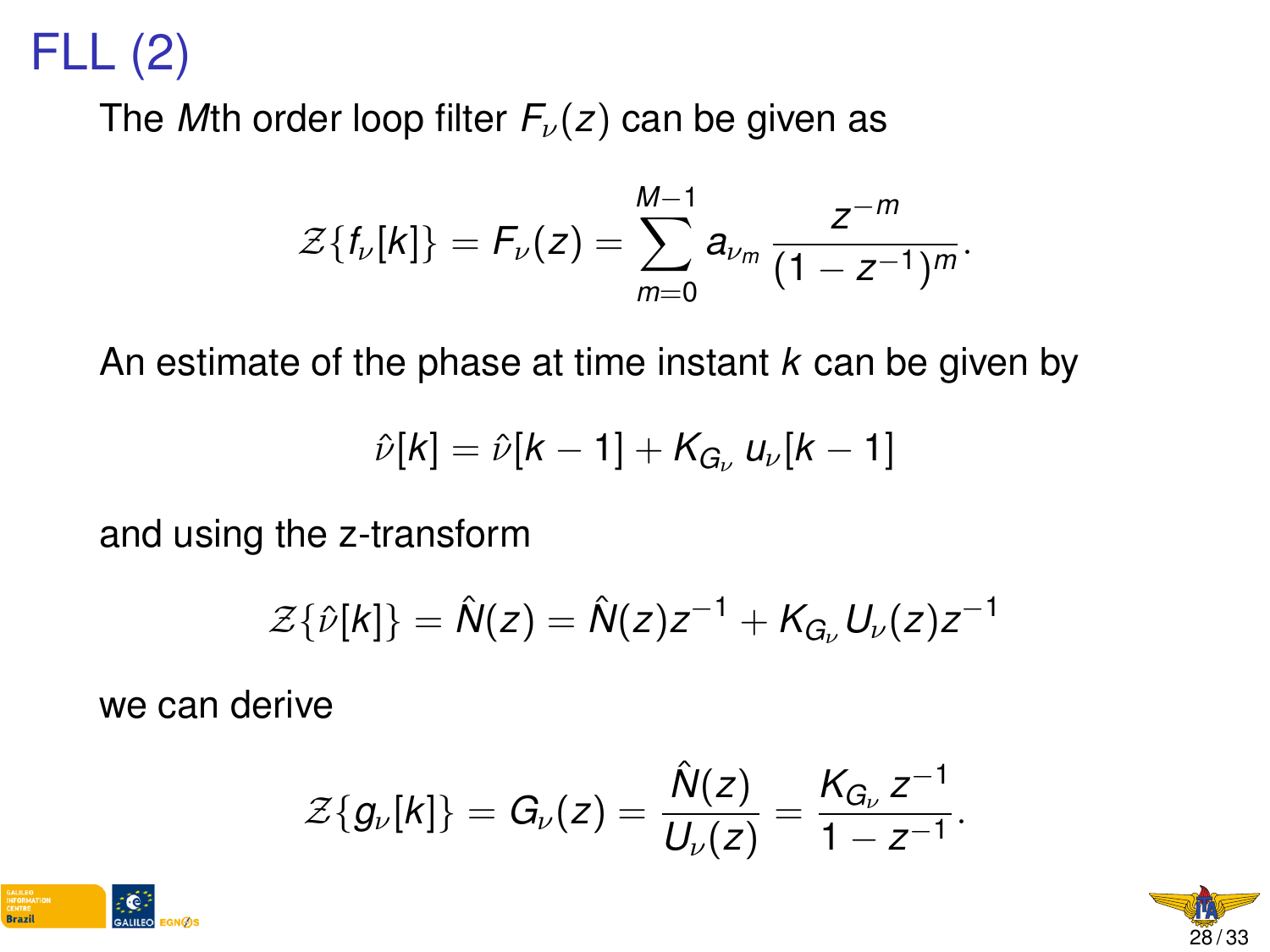## **Outline**

**[Introduction](#page-1-0)** 

[Time-Delay and Phase Estimation](#page-5-0)

[Delay Locked Loop \(DLL\)](#page-0-0)

[Phase Locked Loop \(PLL\)](#page-0-0)

[Frequency Locked Loop \(FLL\)](#page-0-0)

[Loop Transfer Functions](#page-0-0)



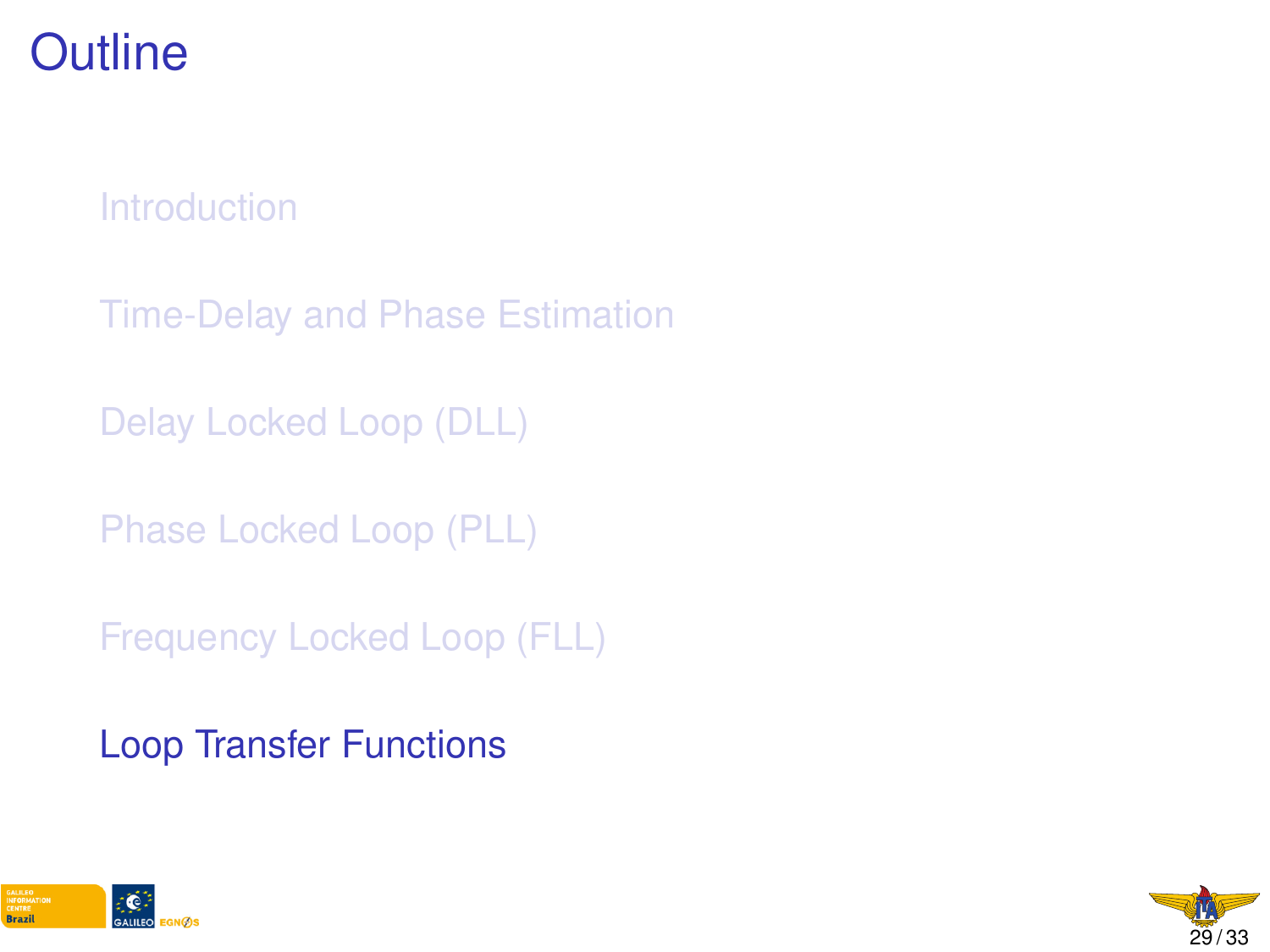## Non-Coherent DLL

The estimate  $\hat{\tau}[k]$  of a non-coherent DLL based on the error signal without discriminator noise can be given as

$$
\hat{\tau}[k] = (g_{\tau}[k] * f_{\tau}[k]) * PS_{n}[k; \varepsilon_{\tau}[k]]
$$

and we can linearize the S-curve as

$$
\hat{\tau}[k] = (g_{\tau}[k] * f_{\tau}[k]) * PS'_n[k;0](\tau[k] - \hat{\tau}[k])
$$

where

$$
S'_{n}[k,0] = \left. \frac{\partial S_{n}[k;\varepsilon_{\tau}[k]]}{\partial \varepsilon_{\tau}[k]} \right|_{\varepsilon_{\tau}[k]=0}
$$

.

Using the z-transform we get

$$
\hat{T}(z) = G_{\tau}(z)F_{\tau}(z)PS'_{n}[k;0](T(z) - \hat{T}(z)).
$$

The closed loop transfer function can be given as

$$
H_{\tau}(z) = \frac{T(z)}{\hat{T}(z)} = \frac{PS'_{n}[k;0]G_{\tau}(z)F_{\tau}(z)}{1 + PS'_{n}[k;0]G_{\tau}(z)F_{\tau}(z)}.
$$

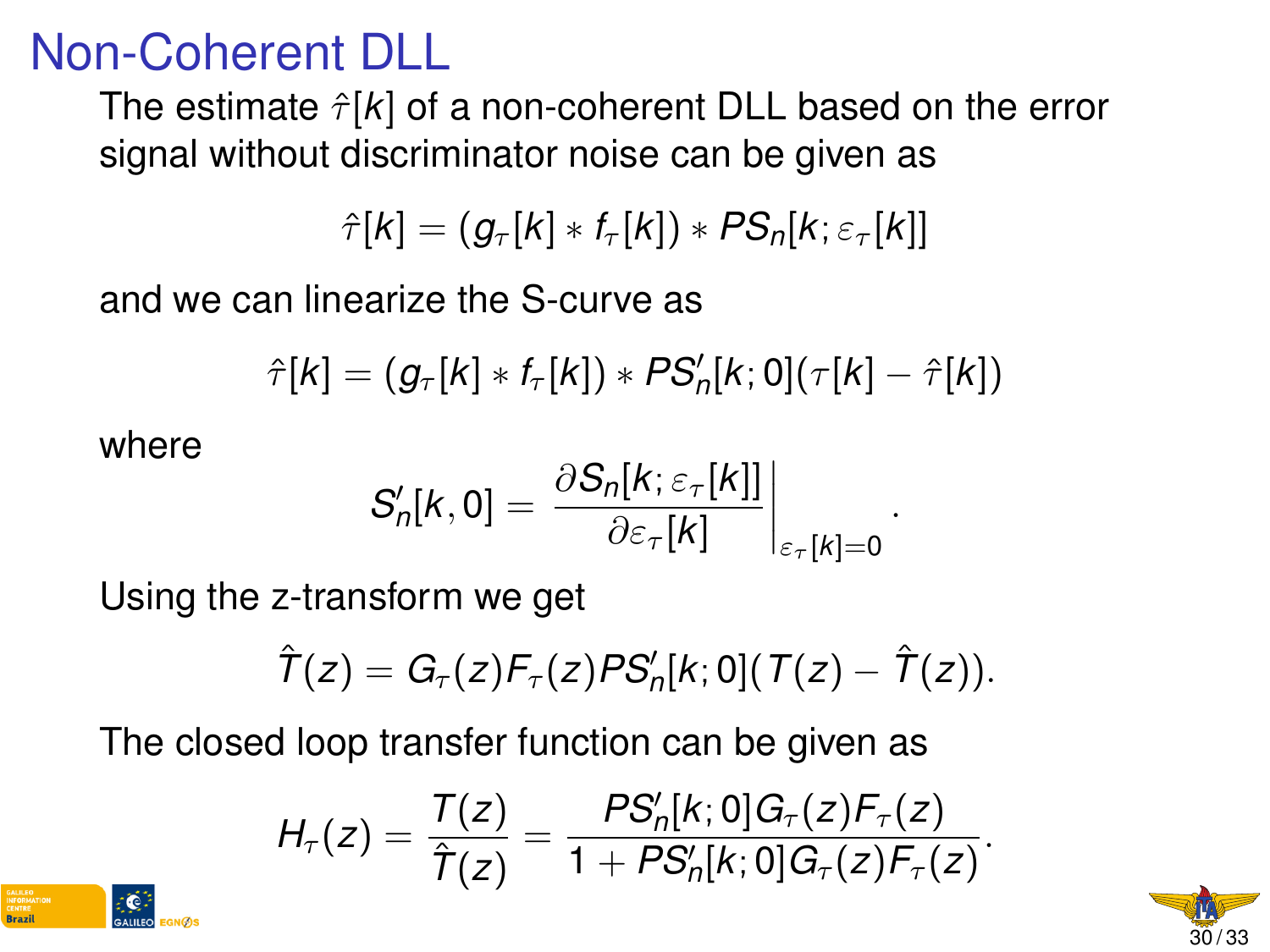# S-Curve of a Non-Coherent DLL

Discriminator  $S_n[k; \varepsilon_{\tau}[k]]$  for a rectangular chip pulse (e.g. GPS C/A, Galileo E5b) with  $\Delta = 0.5T_c$ 





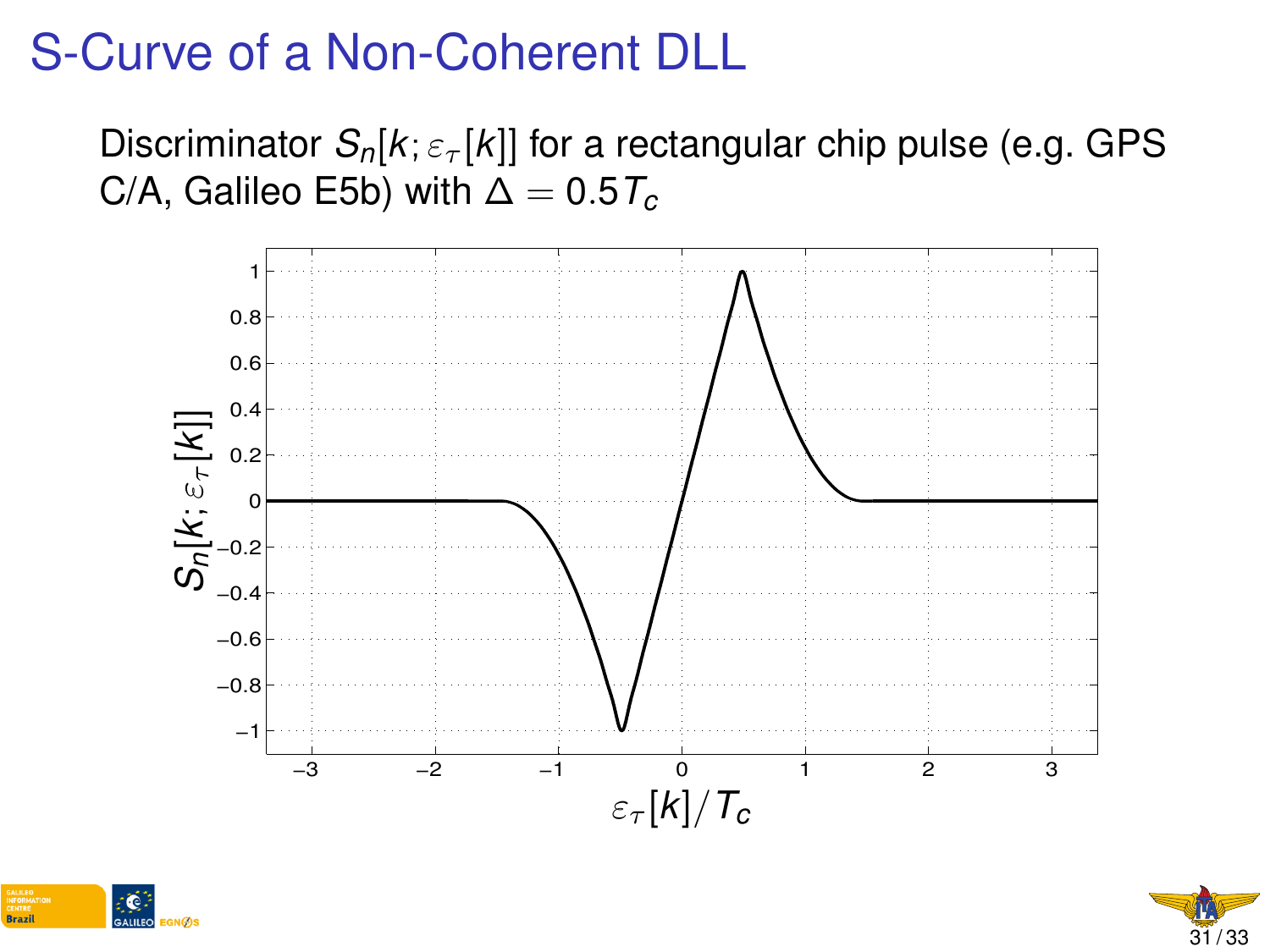## Costas PLL

The estimate  $\hat{\phi}[\mathbf{k}]$  of a Costas PLL with an arctan-discriminator considering no discriminator noise can be given as

$$
\hat{\phi}[k] = (g_{\phi}[k] * f_{\phi}[k]) * (\phi[k] - \hat{\phi}[k]).
$$

Using the z-transform we get

$$
\hat{\Phi}(z)=G_{\phi}(z)\digamma_{\phi}(z)(\Phi(z)-\hat{\Phi}(z)).
$$

The closed loop transfer function can be given as

$$
H_{\phi}(z) = \frac{\Phi(z)}{\hat{\Phi}(z)} = \frac{G_{\phi}(z)F_{\phi}(z)}{1 + G_{\phi}(z)F_{\phi}(z)}.
$$